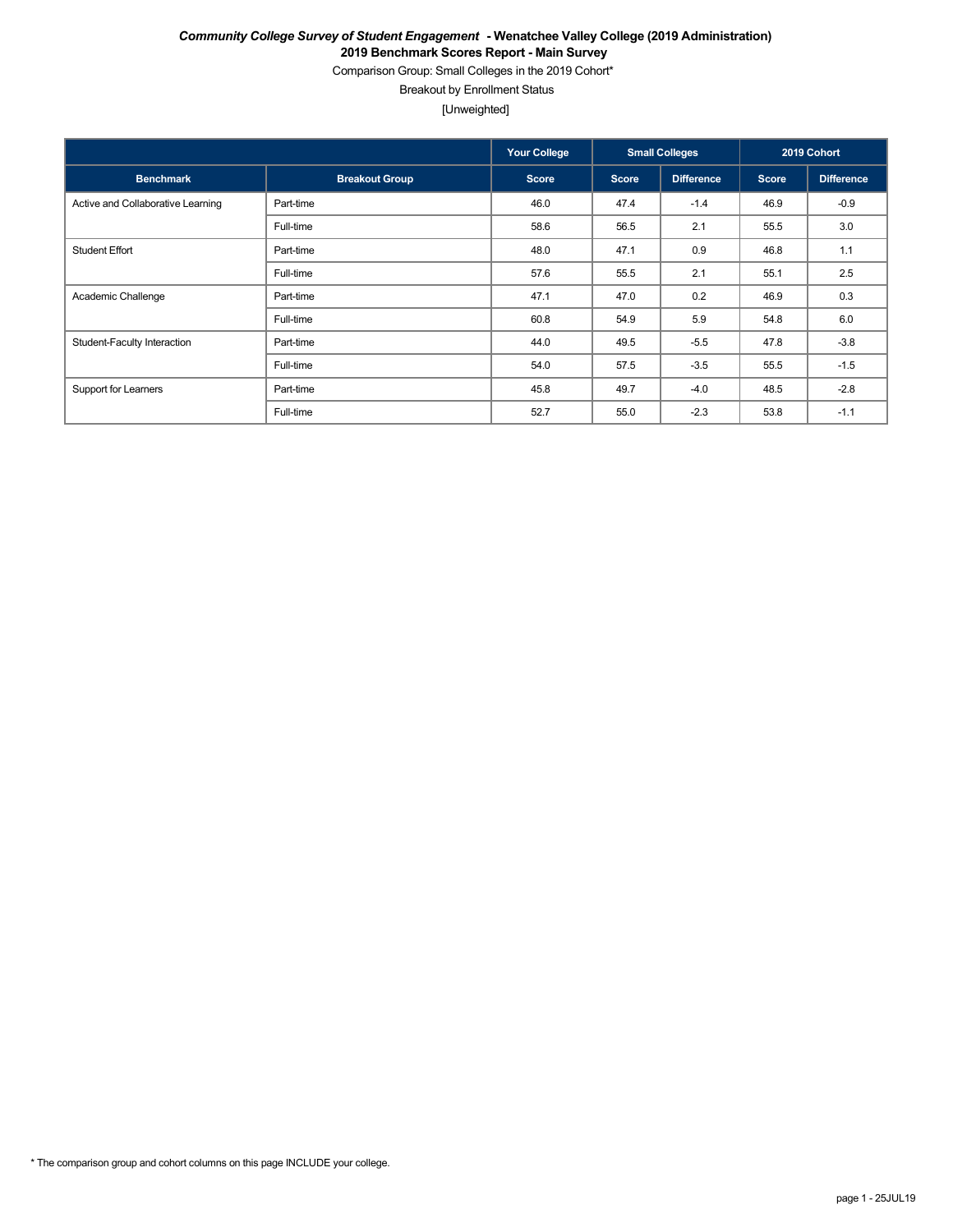#### *Community College Survey of Student Engagement* **Wenatchee Valley College (2019 Administration) 2019 Benchmark Bar Chart - Main Survey** Comparison Group: Small Colleges in the 2019 Cohort\* Breakout by Enrollment Status [Unweighted] Active and Collaborative Learning (ACTCOLL)



\* The comparison group and cohort bars on this page INCLUDE your college.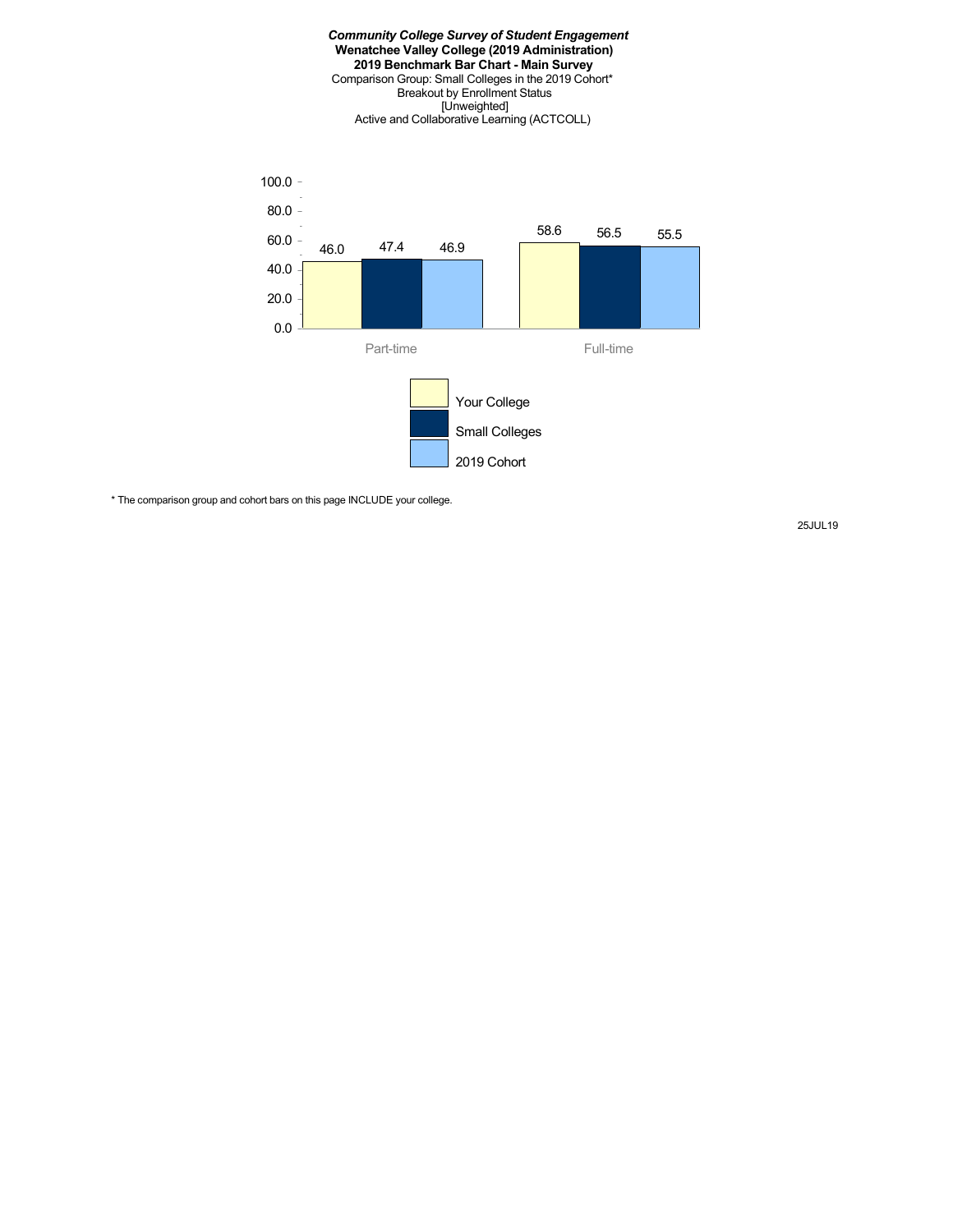Comparison Group: Small Colleges in the 2019 Cohort\*

Breakout by Enrollment Status

[Unweighted]

Active and Collaborative Learning (ACTCOLL)

|                                                                                                                                    |                  |                       | Your<br>College | <b>Small Colleges</b> |                         | 2019 Cohort |                         |
|------------------------------------------------------------------------------------------------------------------------------------|------------------|-----------------------|-----------------|-----------------------|-------------------------|-------------|-------------------------|
| <b>Item</b>                                                                                                                        | Variable         | <b>Breakout Group</b> | <b>Mean</b>     | <b>Mean</b>           | <b>Effect</b><br>Size** | <b>Mean</b> | <b>Effect</b><br>Size** |
| Item 4: In your experiences at this college during the current academic year, about how often have you done each of the following? |                  |                       |                 |                       |                         |             |                         |
| $1 =$ Never, $2 =$ Sometimes, $3 =$ Often, $4 =$ Very often                                                                        |                  |                       |                 |                       |                         |             |                         |
| 4a. Asked questions in class or contributed to<br>class discussions [ACTCOLL]                                                      | <b>CLQUEST</b>   | Part-time             | 2.73            | 2.96                  |                         | 2.89        |                         |
|                                                                                                                                    |                  | Full-time             | 2.96            | 3.06                  |                         | 3.00        |                         |
| 4b. Made a class presentation [ACTCOLL]                                                                                            | <b>CLPRESEN</b>  | Part-time             | 2.16            | 2.05                  |                         | 2.09        |                         |
|                                                                                                                                    |                  | Full-time             | 2.46            | 2.37                  |                         | 2.39        |                         |
| 4f. Worked with other students on projects during<br>class [ACTCOLL]                                                               | <b>CLASSGRP</b>  | Part-time             | 2.64            | 2.53                  |                         | 2.54        |                         |
|                                                                                                                                    |                  | Full-time             | 2.80            | 2.72                  |                         | 2.70        |                         |
| 4q. Worked with classmates outside of class to<br>prepare class assignments [ACTCOLL]                                              | <b>OCCGRP</b>    | Part-time             | 1.93            | 1.88                  |                         | 1.89        |                         |
|                                                                                                                                    |                  | Full-time             | 2.34            | 2.18                  |                         | 2.16        |                         |
| 4h. Tutored or taught other students (paid or<br>voluntary) [ACTCOLL]                                                              | <b>TUTOR</b>     | Part-time             | 1.29            | 1.33                  |                         | 1.33        |                         |
|                                                                                                                                    |                  | Full-time             | 1.42            | 1.51                  |                         | 1.48        |                         |
| 4i. Participated in a community-based project<br>(service-learning activity) as part of a regular                                  | <b>PARTICCBP</b> | Part-time             | 1.30            | 1.33                  |                         | 1.32        |                         |
| course [ACTCOLL]                                                                                                                   |                  | Full-time             | 1.56            | 1.51                  |                         | 1.48        |                         |
| 4g. Discussed ideas from your readings or<br>classes with others outside of class (students,                                       | <b>OOCIDEAS</b>  | Part-time             | 2.38            | 2.51                  |                         | 2.50        |                         |
| family members, co-workers, etc.) [ACTCOLL]                                                                                        |                  | Full-time             | 2.73            | 2.63                  |                         | 2.61        |                         |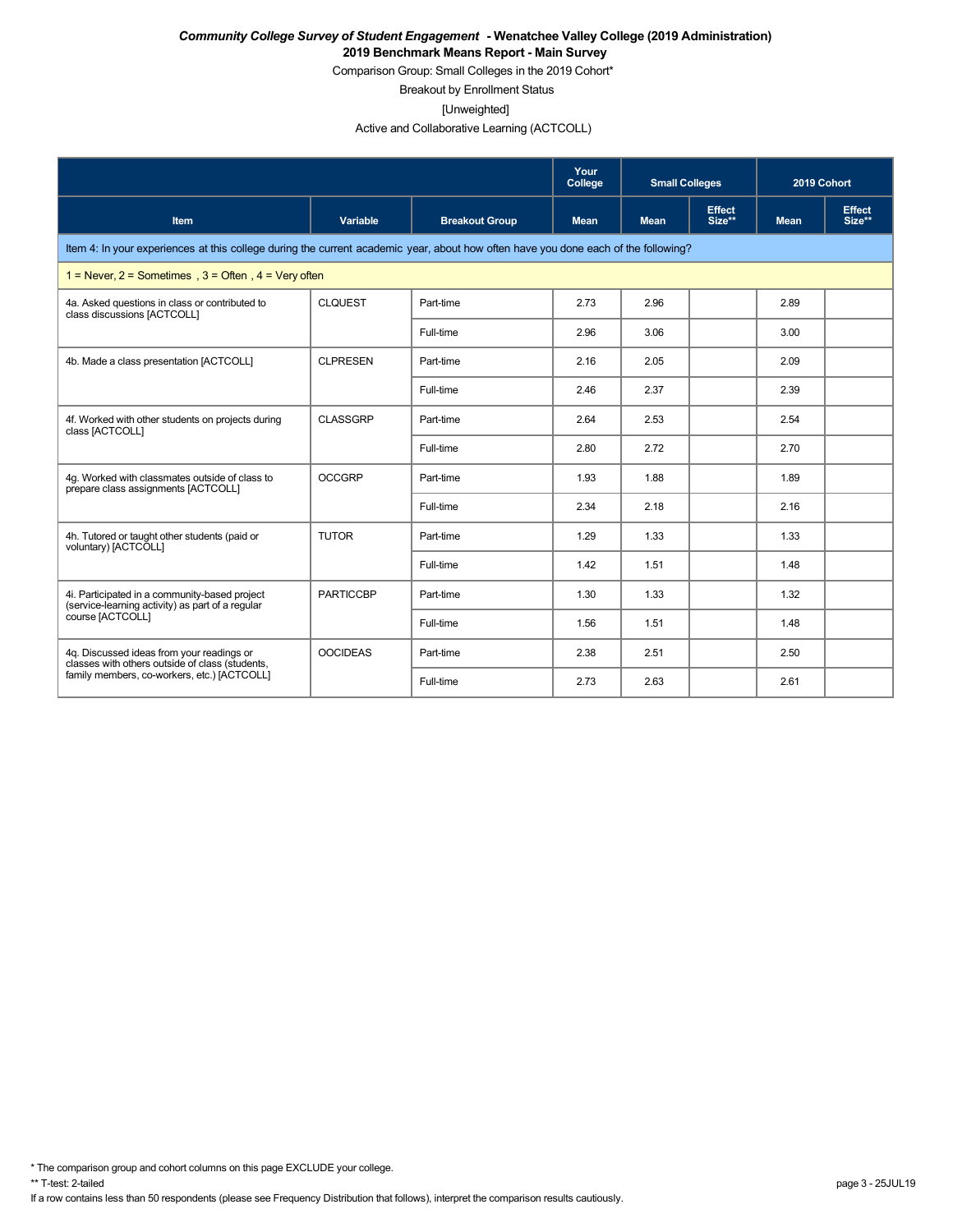**2019 Benchmark Frequency Distributions - Main Survey**

Comparison Group: Small Colleges in the 2019 Cohort\* Breakout by Enrollment Status: Part-time Students

[Unweighted]

Active and Collaborative Learning (ACTCOLL)

|                                                                                                                                    |                  |                  | <b>Your College</b> |         | <b>Small Colleges</b> |                | 2019 Cohort |         |
|------------------------------------------------------------------------------------------------------------------------------------|------------------|------------------|---------------------|---------|-----------------------|----------------|-------------|---------|
| Item                                                                                                                               | Variable         | <b>Responses</b> | Count               | Percent | Count                 | <b>Percent</b> | Count       | Percent |
| Item 4: In your experiences at this college during the current academic year, about how often have you done each of the following? |                  |                  |                     |         |                       |                |             |         |
| 4a. Asked questions in class or contributed                                                                                        | <b>CLQUEST</b>   | Never            | 1                   | 1.8     | 725                   | 2.6            | 3,184       | 3.2     |
| to class discussions [ACTCOLL]                                                                                                     |                  | Sometimes        | 29                  | 51.8    | 8,393                 | 30.1           | 33,648      | 33.4    |
|                                                                                                                                    |                  | Often            | 10                  | 17.9    | 9,944                 | 35.7           | 34,702      | 34.5    |
|                                                                                                                                    |                  | Very often       | 16                  | 28.6    | 8,794                 | 31.6           | 29,181      | 29.0    |
|                                                                                                                                    |                  | Total            | 56                  | 100.0   | 27,856                | 100.0          | 100,715     | 100.0   |
| 4b. Made a class presentation [ACTCOLL]                                                                                            | <b>CLPRESEN</b>  | Never            | 14                  | 25.0    | 9,085                 | 32.7           | 30,514      | 30.4    |
|                                                                                                                                    |                  | Sometimes        | 23                  | 41.1    | 10,652                | 38.4           | 39,475      | 39.4    |
|                                                                                                                                    |                  | Often            | 15                  | 26.8    | 5,488                 | 19.8           | 21,070      | 21.0    |
|                                                                                                                                    |                  | Very often       | 4                   | 7.1     | 2,520                 | 9.1            | 9,225       | 9.2     |
|                                                                                                                                    |                  | <b>Total</b>     | 56                  | 100.0   | 27,745                | 100.0          | 100,284     | 100.0   |
| 4f. Worked with other students on projects<br>during class [ACTCOLL]                                                               | <b>CLASSGRP</b>  | Never            | 2                   | 3.6     | 3,819                 | 13.9           | 13,335      | 13.4    |
|                                                                                                                                    |                  | Sometimes        | 24                  | 43.6    | 9,988                 | 36.3           | 36,517      | 36.7    |
|                                                                                                                                    |                  | Often            | 21                  | 38.2    | 8,903                 | 32.3           | 32,535      | 32.7    |
|                                                                                                                                    |                  | Very often       | 8                   | 14.5    | 4,816                 | 17.5           | 17,083      | 17.2    |
|                                                                                                                                    |                  | <b>Total</b>     | 55                  | 100.0   | 27,526                | 100.0          | 99,470      | 100.0   |
| 4g. Worked with classmates outside of class<br>to prepare class assignments [ACTCOLL]                                              | <b>OCCGRP</b>    | Never            | 21                  | 38.2    | 11,515                | 41.8           | 40,778      | 40.9    |
|                                                                                                                                    |                  | Sometimes        | 21                  | 38.2    | 9,813                 | 35.6           | 36,405      | 36.5    |
|                                                                                                                                    |                  | Often            | 9                   | 16.4    | 4,245                 | 15.4           | 15,424      | 15.5    |
|                                                                                                                                    |                  | Very often       | 4                   | 7.3     | 1,998                 | 7.2            | 7,086       | 7.1     |
|                                                                                                                                    |                  | <b>Total</b>     | 55                  | 100.0   | 27,571                | 100.0          | 99,693      | 100.0   |
| 4h. Tutored or taught other students (paid<br>or voluntary) [ACTCOLL]                                                              | <b>TUTOR</b>     | Never            | 44                  | 80.0    | 21,091                | 76.4           | 76,322      | 76.5    |
|                                                                                                                                    |                  | Sometimes        | 8                   | 14.5    | 4,588                 | 16.6           | 16,483      | 16.5    |
|                                                                                                                                    |                  | Often            | $\mathbf{1}$        | 1.8     | 1,258                 | 4.6            | 4,455       | 4.5     |
|                                                                                                                                    |                  | Very often       | $\overline{c}$      | 3.6     | 686                   | 2.5            | 2,453       | 2.5     |
|                                                                                                                                    |                  | Total            | 55                  | 100.0   | 27,623                | 100.0          | 99,713      | 100.0   |
| 4i. Participated in a community-based<br>project (service-learning activity) as part of                                            | <b>PARTICCBP</b> | Never            | 43                  | 79.6    | 21,322                | 77.1           | 77,705      | 77.8    |
| a regular course [ACTCOLL]                                                                                                         |                  | Sometimes        | $\overline{7}$      | 13.0    | 4,318                 | 15.6           | 15,040      | 15.1    |
|                                                                                                                                    |                  | Often            | 3                   | 5.6     | 1,302                 | 4.7            | 4,736       | 4.7     |
|                                                                                                                                    |                  | Very often       | $\mathbf{1}$        | 1.9     | 712                   | 2.6            | 2,398       | 2.4     |
|                                                                                                                                    |                  | <b>Total</b>     | 54                  | 100.0   | 27,654                | 100.0          | 99,879      | 100.0   |
| 4g. Discussed ideas from your readings or<br>classes with others outside of class                                                  | <b>OOCIDEAS</b>  | Never            | 11                  | 20.0    | 4,230                 | 15.3           | 15,479      | 15.5    |
| (students, family members, co-workers, etc.)<br>[ACTCOLL]                                                                          |                  | Sometimes        | 22                  | 40.0    | 10,274                | 37.2           | 37,467      | 37.6    |
|                                                                                                                                    |                  | Often            | 12                  | 21.8    | 7,893                 | 28.6           | 27,815      | 27.9    |
|                                                                                                                                    |                  | Very often       | 10                  | 18.2    | 5,220                 | 18.9           | 19,017      | 19.1    |
|                                                                                                                                    |                  | Total            | 55                  | 100.0   | 27,617                | 100.0          | 99,778      | 100.0   |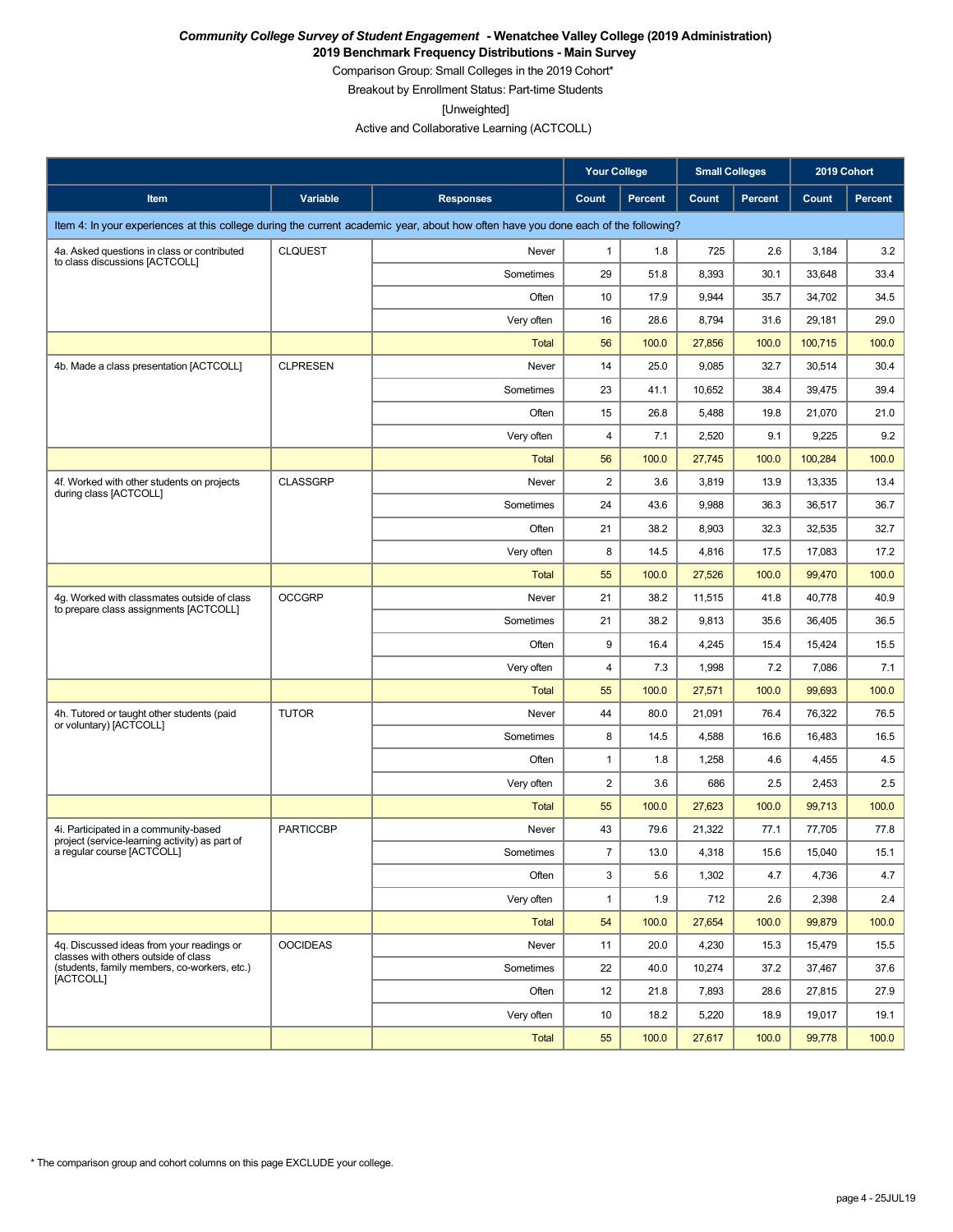**2019 Benchmark Frequency Distributions - Main Survey**

Comparison Group: Small Colleges in the 2019 Cohort\*

Breakout by Enrollment Status: Full-time Students

[Unweighted]

Active and Collaborative Learning (ACTCOLL)

|                                                                                                                                    |                  |                  | <b>Your College</b> |                | <b>Small Colleges</b> |                | 2019 Cohort |         |
|------------------------------------------------------------------------------------------------------------------------------------|------------------|------------------|---------------------|----------------|-----------------------|----------------|-------------|---------|
| Item                                                                                                                               | Variable         | <b>Responses</b> | Count               | <b>Percent</b> | Count                 | <b>Percent</b> | Count       | Percent |
| Item 4: In your experiences at this college during the current academic year, about how often have you done each of the following? |                  |                  |                     |                |                       |                |             |         |
| 4a. Asked questions in class or contributed                                                                                        | <b>CLQUEST</b>   | Never            | 15                  | 3.7            | 1,447                 | 1.6            | 5,231       | 2.1     |
| to class discussions [ACTCOLL]                                                                                                     |                  | Sometimes        | 122                 | 29.9           | 23,079                | 26.1           | 72,279      | 29.1    |
|                                                                                                                                    |                  | Often            | 134                 | 32.8           | 32,489                | 36.8           | 89,154      | 35.9    |
|                                                                                                                                    |                  | Very often       | 137                 | 33.6           | 31,264                | 35.4           | 81,632      | 32.9    |
|                                                                                                                                    |                  | Total            | 408                 | 100.0          | 88,279                | 100.0          | 248,296     | 100.0   |
| 4b. Made a class presentation [ACTCOLL]                                                                                            | <b>CLPRESEN</b>  | Never            | 43                  | 10.5           | 15,492                | 17.6           | 40,287      | 16.3    |
|                                                                                                                                    |                  | Sometimes        | 195                 | 47.8           | 36,808                | 41.8           | 103,928     | 42.0    |
|                                                                                                                                    |                  | Often            | 108                 | 26.5           | 23,700                | 26.9           | 69,019      | 27.9    |
|                                                                                                                                    |                  | Very often       | 62                  | 15.2           | 11,969                | 13.6           | 34,122      | 13.8    |
|                                                                                                                                    |                  | <b>Total</b>     | 408                 | 100.0          | 87,969                | 100.0          | 247,356     | 100.0   |
| 4f. Worked with other students on projects<br>during class [ACTCOLL]                                                               | <b>CLASSGRP</b>  | Never            | 23                  | 5.7            | 6,389                 | 7.3            | 18,559      | 7.6     |
|                                                                                                                                    |                  | Sometimes        | 133                 | 32.7           | 30,156                | 34.6           | 86,846      | 35.4    |
|                                                                                                                                    |                  | Often            | 152                 | 37.3           | 31,876                | 36.6           | 89,519      | 36.5    |
|                                                                                                                                    |                  | Very often       | 99                  | 24.3           | 18,751                | 21.5           | 50,207      | 20.5    |
|                                                                                                                                    |                  | <b>Total</b>     | 407                 | 100.0          | 87,172                | 100.0          | 245,131     | 100.0   |
| 4g. Worked with classmates outside of class<br>to prepare class assignments [ACTCOLL]                                              | <b>OCCGRP</b>    | Never            | 76                  | 18.6           | 23,817                | 27.3           | 68,283      | 27.8    |
|                                                                                                                                    |                  | Sometimes        | 173                 | 42.3           | 34,040                | 39.0           | 98,199      | 40.0    |
|                                                                                                                                    |                  | Often            | 104                 | 25.4           | 19,169                | 21.9           | 51,993      | 21.2    |
|                                                                                                                                    |                  | Very often       | 56                  | 13.7           | 10,348                | 11.8           | 27,203      | 11.1    |
|                                                                                                                                    |                  | <b>Total</b>     | 409                 | 100.0          | 87,374                | 100.0          | 245,678     | 100.0   |
| 4h. Tutored or taught other students (paid<br>or voluntary) [ACTCOLL]                                                              | <b>TUTOR</b>     | Never            | 283                 | 70.2           | 57,585                | 65.9           | 165,309     | 67.3    |
|                                                                                                                                    |                  | Sometimes        | 86                  | 21.3           | 19,406                | 22.2           | 53,099      | 21.6    |
|                                                                                                                                    |                  | Often            | 18                  | 4.5            | 6,573                 | 7.5            | 17,127      | 7.0     |
|                                                                                                                                    |                  | Very often       | 16                  | 4.0            | 3,883                 | 4.4            | 10,253      | 4.2     |
|                                                                                                                                    |                  | Total            | 403                 | 100.0          | 87,447                | 100.0          | 245,788     | 100.0   |
| 4i. Participated in a community-based<br>project (service-learning activity) as part of                                            | <b>PARTICCBP</b> | Never            | 246                 | 60.0           | 57,394                | 65.4           | 167,068     | 67.7    |
| a regular course [ACTCOLL]                                                                                                         |                  | Sometimes        | 120                 | 29.3           | 19,451                | 22.2           | 51,400      | 20.8    |
|                                                                                                                                    |                  | Often            | 24                  | 5.9            | 7,093                 | 8.1            | 18,257      | 7.4     |
|                                                                                                                                    |                  | Very often       | 20                  | 4.9            | 3,849                 | 4.4            | 9,948       | 4.0     |
|                                                                                                                                    |                  | <b>Total</b>     | 410                 | 100.0          | 87,787                | 100.0          | 246,673     | 100.0   |
| 4q. Discussed ideas from your readings or<br>classes with others outside of class                                                  | <b>OOCIDEAS</b>  | Never            | 42                  | 10.3           | 10,309                | 11.8           | 30,563      | 12.4    |
| (students, family members, co-workers, etc.)<br>[ACTCOLL]                                                                          |                  | Sometimes        | 131                 | 32.0           | 31,613                | 36.0           | 89,523      | 36.3    |
|                                                                                                                                    |                  | Often            | 132                 | 32.3           | 26,383                | 30.1           | 72,462      | 29.4    |
|                                                                                                                                    |                  | Very often       | 104                 | 25.4           | 19,407                | 22.1           | 53,900      | 21.9    |
|                                                                                                                                    |                  | <b>Total</b>     | 409                 | 100.0          | 87,712                | 100.0          | 246,448     | 100.0   |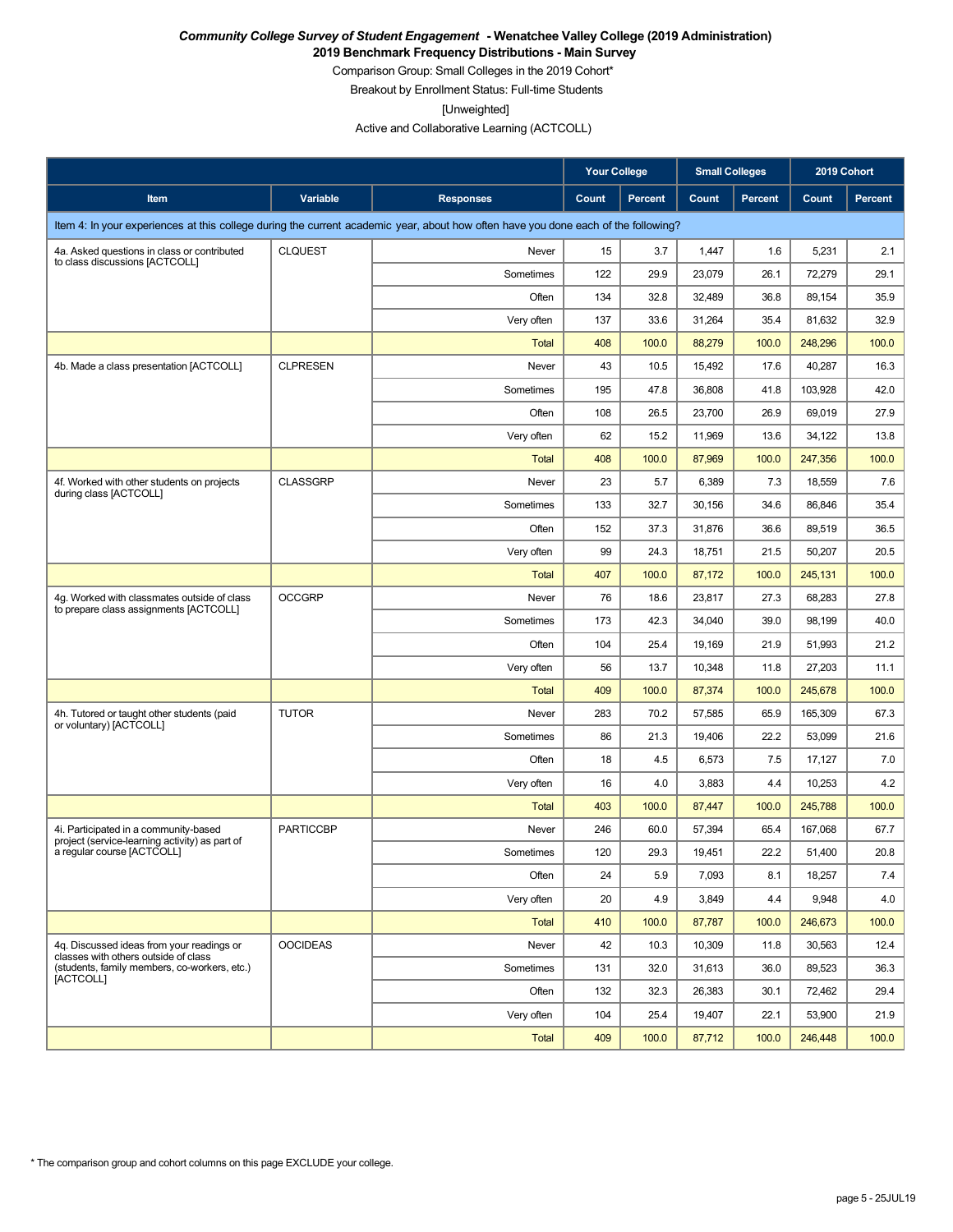

\* The comparison group and cohort bars on this page INCLUDE your college.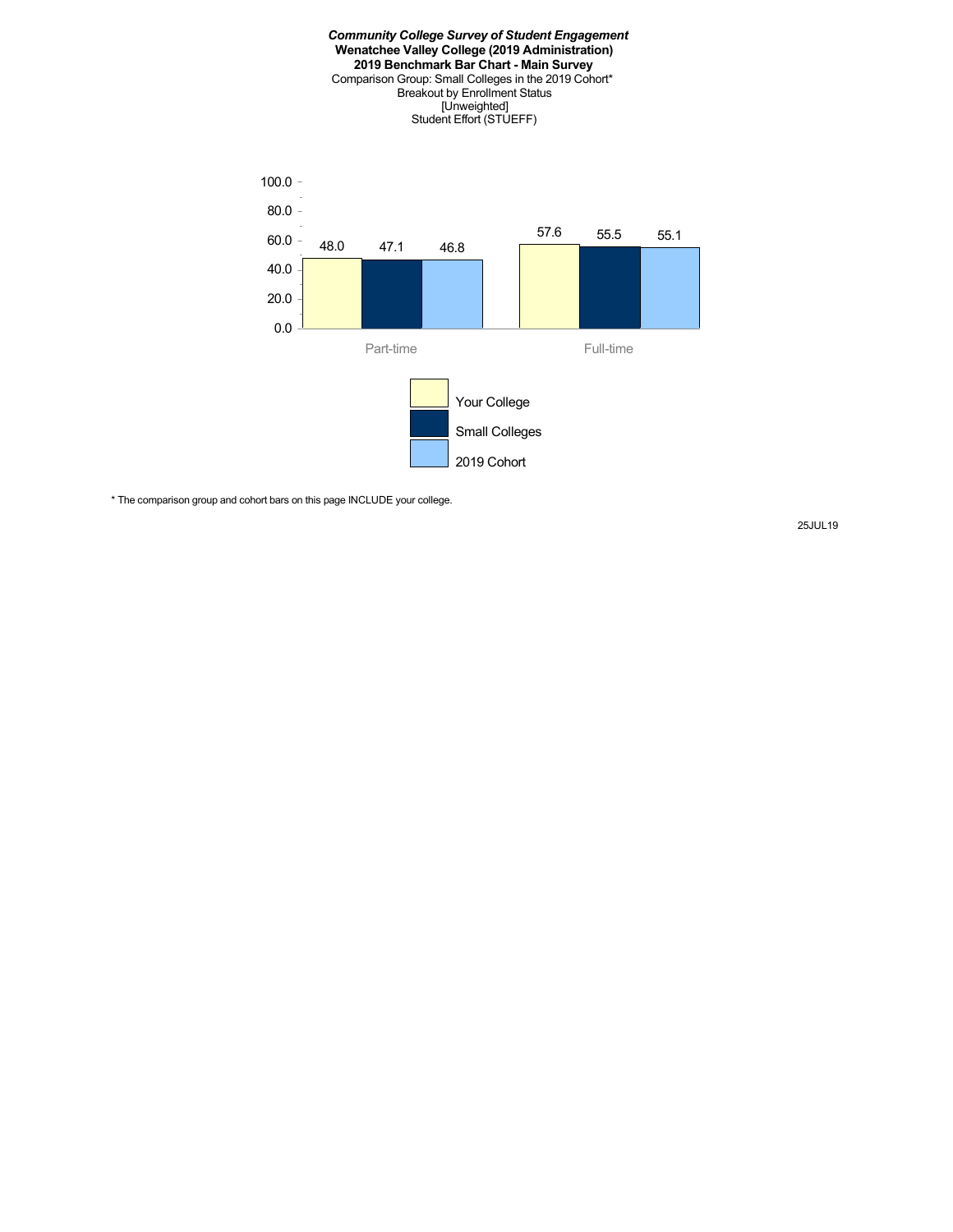Comparison Group: Small Colleges in the 2019 Cohort\*

Breakout by Enrollment Status

[Unweighted]

#### Student Effort (STUEFF)

|                                                                                                                                    |                  |                       | Your<br>College | <b>Small Colleges</b> |                         | 2019 Cohort |                         |
|------------------------------------------------------------------------------------------------------------------------------------|------------------|-----------------------|-----------------|-----------------------|-------------------------|-------------|-------------------------|
| Item                                                                                                                               | <b>Variable</b>  | <b>Breakout Group</b> | <b>Mean</b>     | <b>Mean</b>           | <b>Effect</b><br>Size** | <b>Mean</b> | <b>Effect</b><br>Size** |
| Item 4: In your experiences at this college during the current academic year, about how often have you done each of the following? |                  |                       |                 |                       |                         |             |                         |
| 1 = Never, $2$ = Sometimes, $3$ = Often, $4$ = Very often                                                                          |                  |                       |                 |                       |                         |             |                         |
| 4c. Prepared two or more drafts of a paper or<br>assignment before turning it in [STUEFF]                                          | <b>REWROPAP</b>  | Part-time             | 2.46            | 2.41                  |                         | 2.44        |                         |
|                                                                                                                                    |                  | Full-time             | 2.70            | 2.63                  |                         | 2.66        |                         |
| 4d. Worked on a paper or project that required<br>integrating ideas or information from various                                    | <b>INTEGRAT</b>  | Part-time             | 2.79            | 2.73                  |                         | 2.76        |                         |
| sources [STUEFF]                                                                                                                   |                  | Full-time             | 3.09            | 3.02                  |                         | 3.06        |                         |
| 4e. Come to class without completing readings or<br>assignments [STUEFF]                                                           | <b>CLUNPREP</b>  | Part-time             | 1.86            | 1.79                  |                         | 1.83        |                         |
|                                                                                                                                    |                  | Full-time             | 1.96            | 1.87                  |                         | 1.89        |                         |
| Item 6: During the current academic year, how much reading and writing have you done at this college?                              |                  |                       |                 |                       |                         |             |                         |
| $0 =$ None, 1 = 1–4, 2 = 5–10, 3 = 11–20, 4 = More than 20                                                                         |                  |                       |                 |                       |                         |             |                         |
| 6b. Number of books read on your own (not<br>assigned) for personal enjoyment or academic                                          | <b>BKREADOWN</b> | Part-time             | 1.00            | 0.96                  |                         | 0.97        |                         |
| enrichment [STUEFF]                                                                                                                |                  | Full-time             | 0.88            | 0.95                  |                         | 0.97        |                         |
| Item 10: About how many hours do you spend in a typical 7-day week doing each of the following?                                    |                  |                       |                 |                       |                         |             |                         |
| $0 =$ None, 1 = 1–5, 2 = 6–10, 3 = 11–20, 4 = 21–30, 5 = More than 30                                                              |                  |                       |                 |                       |                         |             |                         |
| 10a. Preparing for class (studying, reading,<br>writing, rehearsing, doing homework, etc.)                                         | ACADPR01         | Part-time             | 1.88            | 1.89                  |                         | 1.87        |                         |
| [STUEFF]                                                                                                                           |                  | Full-time             | 2.60            | 2.18                  | $0.35***$               | 2.20        | $0.33**$                |
| Item 12.1: How often have you used the following services during the current academic year?                                        |                  |                       |                 |                       |                         |             |                         |
| $0 =$ Never, $1 = 1$ time, $2 = 2-4$ times, $3 = 5$ or more times                                                                  |                  |                       |                 |                       |                         |             |                         |
| 12.1d. Peer or other tutoring [STUEFF]                                                                                             | <b>FREQTUTOR</b> | Part-time             | 0.66            | 0.67                  |                         | 0.69        |                         |
|                                                                                                                                    |                  | Full-time             | 0.84            | 0.81                  |                         | 0.83        |                         |
| 12.1e. Skill labs (writing, math, etc.) [STUEFF]                                                                                   | <b>FREQLAB</b>   | Part-time             | 0.87            | 0.89                  |                         | 0.84        |                         |
|                                                                                                                                    |                  | Full-time             | 0.98            | 1.09                  |                         | 1.02        |                         |
| 12.1h. Computer lab [STUEFF]                                                                                                       | <b>FREQCOMLB</b> | Part-time             | 1.42            | 1.37                  |                         | 1.32        |                         |
|                                                                                                                                    |                  | Full-time             | 1.90            | 1.71                  |                         | 1.63        | $0.22**$                |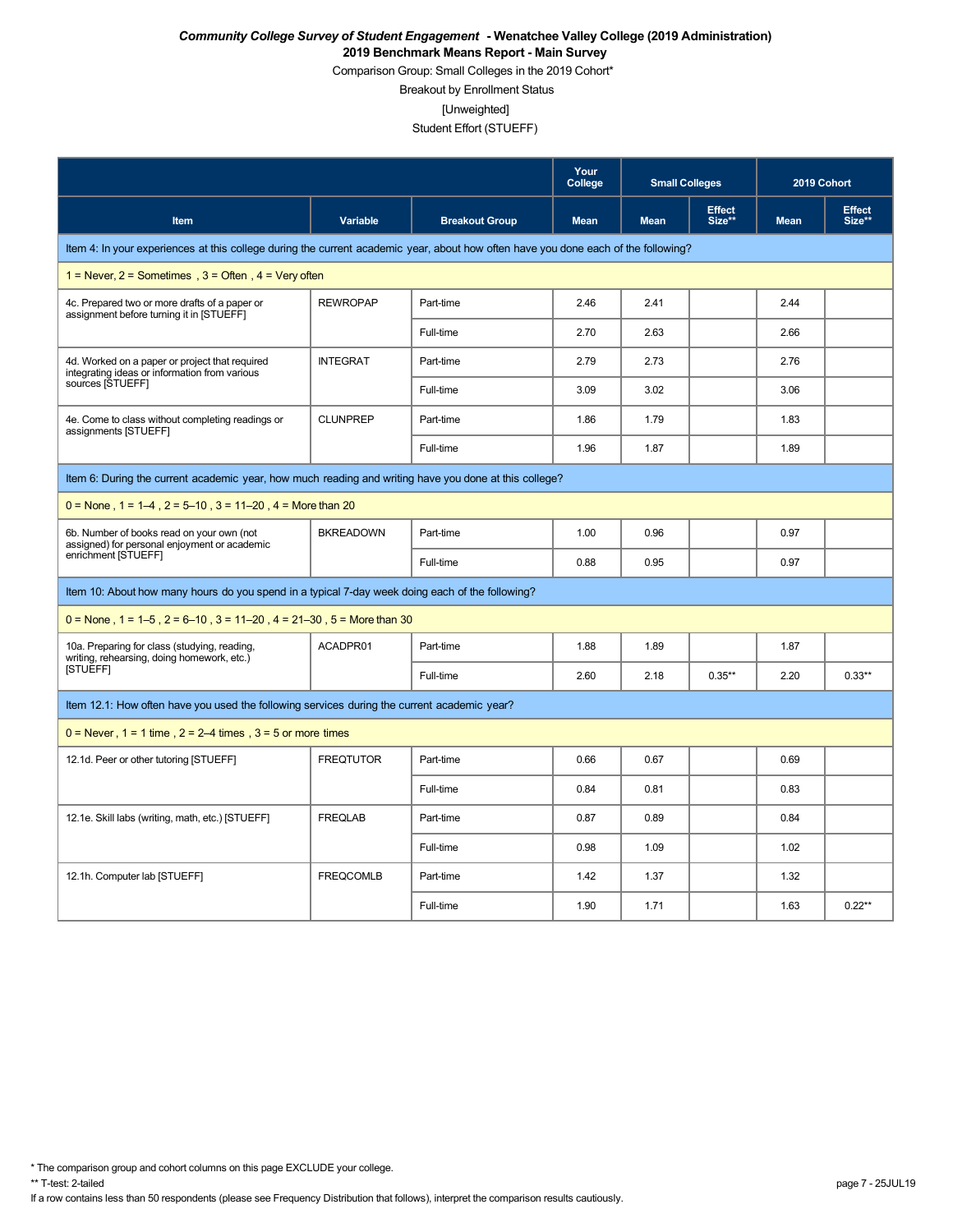**2019 Benchmark Frequency Distributions - Main Survey**

Comparison Group: Small Colleges in the 2019 Cohort\*

Breakout by Enrollment Status: Part-time Students

[Unweighted]

|                                                                                                                                    |                  |                  |                         | <b>Your College</b><br><b>Small Colleges</b> |        | 2019 Cohort    |         |                  |
|------------------------------------------------------------------------------------------------------------------------------------|------------------|------------------|-------------------------|----------------------------------------------|--------|----------------|---------|------------------|
| <b>Item</b>                                                                                                                        | Variable         | <b>Responses</b> | Count                   | <b>Percent</b>                               | Count  | <b>Percent</b> | Count   | <b>Percent</b>   |
| Item 4: In your experiences at this college during the current academic year, about how often have you done each of the following? |                  |                  |                         |                                              |        |                |         |                  |
| 4c. Prepared two or more drafts of a paper                                                                                         | <b>REWROPAP</b>  | Never            | 12                      | 21.4                                         | 6,477  | 23.5           | 22,658  | 22.7             |
| or assignment before turning it in [STUEFF]                                                                                        |                  | Sometimes        | 15                      | 26.8                                         | 8,344  | 30.2           | 29.602  | 29.7             |
|                                                                                                                                    |                  | Often            | 20                      | 35.7                                         | 7,808  | 28.3           | 28,830  | 28.9             |
|                                                                                                                                    |                  | Very often       | 9                       | 16.1                                         | 4,968  | 18.0           | 18,678  | 18.7             |
|                                                                                                                                    |                  | <b>Total</b>     | 56                      | 100.0                                        | 27,597 | 100.0          | 99,768  | 100.0            |
| 4d. Worked on a paper or project that<br>required integrating ideas or information                                                 | <b>INTEGRAT</b>  | Never            | 5                       | 8.9                                          | 3,425  | 12.4           | 11,647  | 11.6             |
| from various sources [STUEFF]                                                                                                      |                  | Sometimes        | 17                      | 30.4                                         | 7,518  | 27.2           | 26,241  | 26.2             |
|                                                                                                                                    |                  | Often            | 19                      | 33.9                                         | 9,771  | 35.3           | 36,276  | 36.3             |
|                                                                                                                                    |                  | Very often       | 15                      | 26.8                                         | 6,976  | 25.2           | 25,880  | 25.9             |
|                                                                                                                                    |                  | Total            | 56                      | 100.0                                        | 27,690 | 100.0          | 100,044 | 100.0            |
| 4e. Come to class without completing<br>readings or assignments [STUEFF]                                                           | <b>CLUNPREP</b>  | Never            | 20                      | 35.7                                         | 10,503 | 38.0           | 35,595  | 35.6             |
|                                                                                                                                    |                  | Sometimes        | 28                      | 50.0                                         | 13,632 | 49.3           | 50,398  | 50.4             |
|                                                                                                                                    |                  | Often            | $\overline{\mathbf{4}}$ | 7.1                                          | 2,471  | 8.9            | 9,738   | 9.7              |
|                                                                                                                                    |                  | Very often       | 4                       | 7.1                                          | 1,061  | 3.8            | 4,190   | 4.2              |
|                                                                                                                                    |                  | <b>Total</b>     | 56                      | 100.0                                        | 27,667 | 100.0          | 99,921  | 100.0            |
| Item 6: During the current academic year, how much reading and writing have you done at this college?                              |                  |                  |                         |                                              |        |                |         |                  |
| 6b. Number of books read on your own (not<br>assigned) for personal enjoyment or                                                   | <b>BKREADOWN</b> | None             | 19                      | 33.9                                         | 10,009 | 36.5           | 34,762  | 35.1             |
| academic enrichment [STUEFF]                                                                                                       |                  | $1 - 4$          | 25                      | 44.6                                         | 11,910 | 43.4           | 44,484  | 44.9             |
|                                                                                                                                    |                  | $5 - 10$         | 8                       | 14.3                                         | 3,162  | 11.5           | 11,597  | 11.7             |
|                                                                                                                                    |                  | $11 - 20$        | $\mathbf{1}$            | 1.8                                          | 1,258  | 4.6            | 4,373   | 4.4              |
|                                                                                                                                    |                  | More than 20     | 3                       | 5.4                                          | 1,077  | 3.9            | 3,783   | 3.8              |
|                                                                                                                                    |                  | <b>Total</b>     | 56                      | 100.0                                        | 27,416 | 100.0          | 98,999  | 100.0            |
| Item 10: About how many hours do you spend in a typical 7-day week doing each of the following?                                    |                  |                  |                         |                                              |        |                |         |                  |
| 10a. Preparing for class (studying, reading,<br>writing, rehearsing, doing homework, etc.)                                         | ACADPR01         | None             | 4                       | 7.1                                          | 519    | 1.9            | 1,720   | 1.7              |
| [STUEFF]                                                                                                                           |                  | $1 - 5$          | 17                      | 30.4                                         | 12,089 | 44.0           | 43,515  | 43.9             |
|                                                                                                                                    |                  | $6 - 10$         | 23                      | 41.1                                         | 8,017  | 29.2           | 29,936  | 30.2             |
|                                                                                                                                    |                  | $11 - 20$        | 8                       | 14.3                                         | 4,484  | 16.3           | 16,195  | 16.4             |
|                                                                                                                                    |                  | $21 - 30$        | 2                       | 3.6                                          | 1,546  | 5.6            | 5,181   | 5.2              |
|                                                                                                                                    |                  | More than 30     | $\overline{\mathbf{c}}$ | 3.6                                          | 809    | 2.9            | 2,481   | $2.5\phantom{0}$ |
|                                                                                                                                    |                  | Total            | 56                      | 100.0                                        | 27,464 | 100.0          | 99,028  | 100.0            |
| Item 12.1: How often have you used the following services during the current academic year?                                        |                  |                  |                         |                                              |        |                |         |                  |
| 12.1d. Peer or other tutoring [STUEFF]                                                                                             | <b>FREQTUTOR</b> | Never            | 35                      | 66.0                                         | 17,412 | 65.8           | 61,969  | 64.9             |
|                                                                                                                                    |                  | 1 time           | 6                       | 11.3                                         | 2,950  | 11.1           | 10,719  | 11.2             |
|                                                                                                                                    |                  | 2-4 times        | $\overline{7}$          | 13.2                                         | 3,481  | 13.2           | 12,920  | 13.5             |
|                                                                                                                                    |                  | 5 or more times  | 5                       | 9.4                                          | 2,622  | 9.9            | 9,903   | 10.4             |
|                                                                                                                                    |                  | Total            | 53                      | 100.0                                        | 26,465 | 100.0          | 95,511  | 100.0            |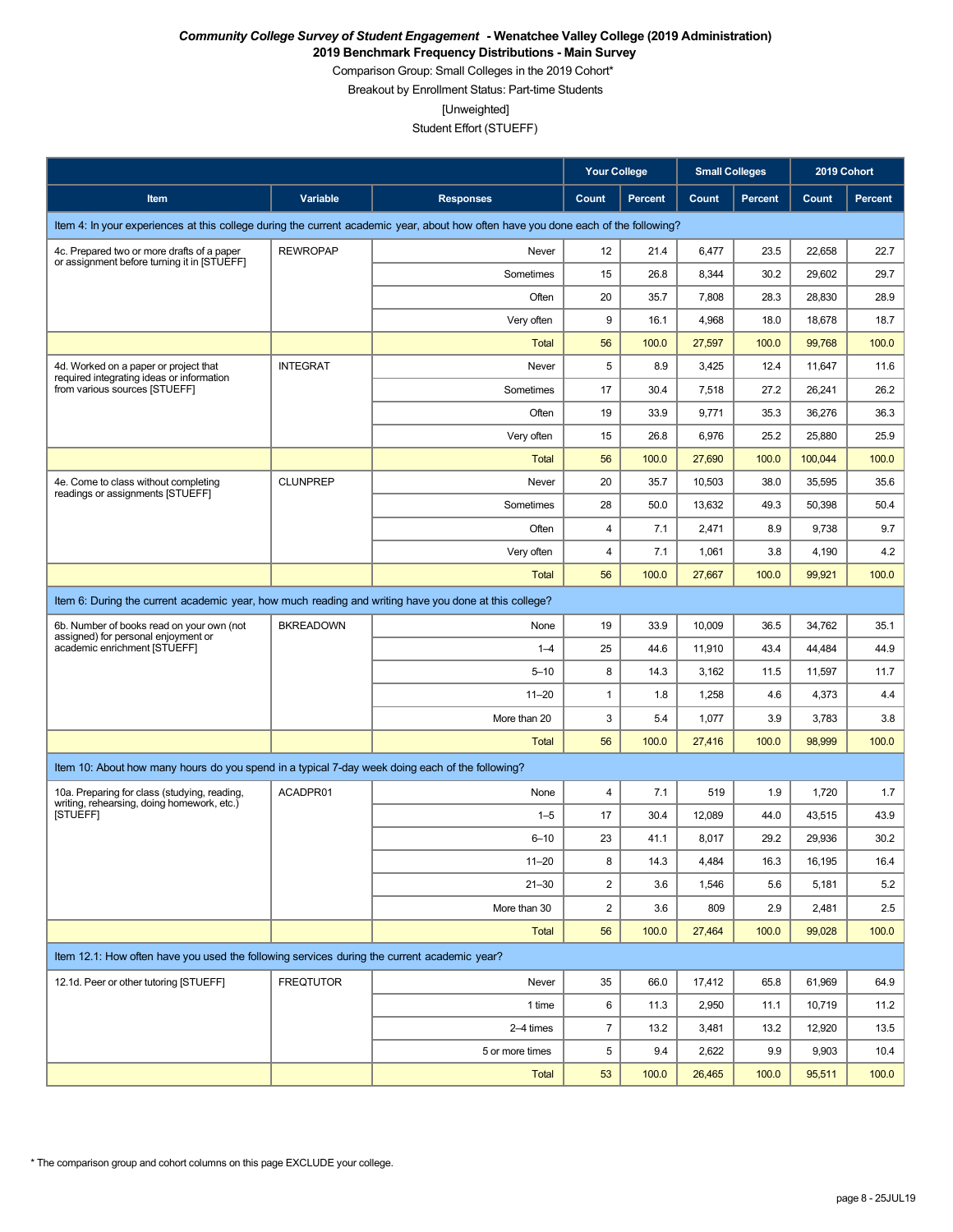**2019 Benchmark Frequency Distributions - Main Survey**

Comparison Group: Small Colleges in the 2019 Cohort\*

Breakout by Enrollment Status: Part-time Students

[Unweighted]

|                                                                                             |                  |                  | <b>Your College</b> |                | <b>Small Colleges</b> |         | 2019 Cohort |                |
|---------------------------------------------------------------------------------------------|------------------|------------------|---------------------|----------------|-----------------------|---------|-------------|----------------|
| Item                                                                                        | Variable         | <b>Responses</b> | Count               | <b>Percent</b> | Count                 | Percent | Count       | <b>Percent</b> |
| Item 12.1: How often have you used the following services during the current academic year? |                  |                  |                     |                |                       |         |             |                |
| 12.1e. Skill labs (writing, math, etc.)                                                     | <b>FREQLAB</b>   | Never            | 29                  | 54.7           | 15,380                | 58.2    | 56,829      | 59.6           |
| [STUEFF]                                                                                    |                  | 1 time           | 8                   | 15.1           | 2,700                 | 10.2    | 10,070      | 10.6           |
|                                                                                             |                  | 2-4 times        | 10                  | 18.9           | 4,228                 | 16.0    | 14,834      | 15.6           |
|                                                                                             |                  | 5 or more times  | 6                   | 11.3           | 4,135                 | 15.6    | 13,596      | 14.3           |
|                                                                                             |                  | <b>Total</b>     | 53                  | 100.0          | 26,443                | 100.0   | 95,329      | 100.0          |
| 12.1h. Computer lab [STUEFF]                                                                | <b>FREQCOMLB</b> | Never            | 20                  | 37.7           | 10,629                | 40.1    | 39,694      | 41.6           |
|                                                                                             |                  | 1 time           | 5                   | 9.4            | 2,987                 | 11.3    | 11,173      | 11.7           |
|                                                                                             |                  | 2-4 times        | 14                  | 26.4           | 5,283                 | 19.9    | 19,077      | 20.0           |
|                                                                                             |                  | 5 or more times  | 14                  | 26.4           | 7,592                 | 28.7    | 25,530      | 26.7           |
|                                                                                             |                  | <b>Total</b>     | 53                  | 100.0          | 26,491                | 100.0   | 95,474      | 100.0          |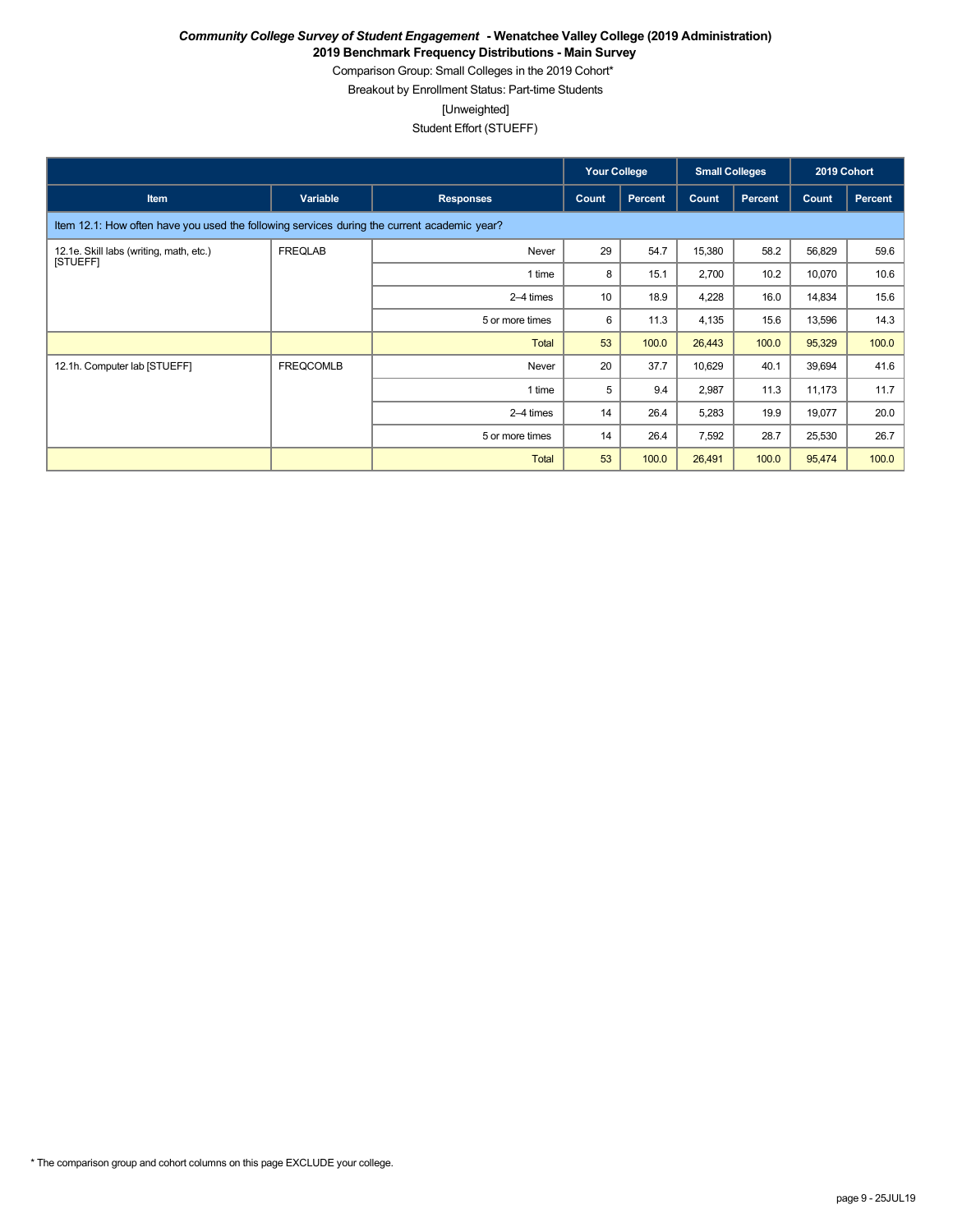**2019 Benchmark Frequency Distributions - Main Survey**

Comparison Group: Small Colleges in the 2019 Cohort\*

Breakout by Enrollment Status: Full-time Students

[Unweighted]

|                                                                                                                                    |                  |                  | <b>Your College</b> |                |        | <b>Small Colleges</b><br>2019 Cohort |         |                |
|------------------------------------------------------------------------------------------------------------------------------------|------------------|------------------|---------------------|----------------|--------|--------------------------------------|---------|----------------|
| Item                                                                                                                               | Variable         | <b>Responses</b> | Count               | <b>Percent</b> | Count  | <b>Percent</b>                       | Count   | <b>Percent</b> |
| Item 4: In your experiences at this college during the current academic year, about how often have you done each of the following? |                  |                  |                     |                |        |                                      |         |                |
| 4c. Prepared two or more drafts of a paper                                                                                         | <b>REWROPAP</b>  | Never            | 45                  | 11.1           | 13,582 | 15.5                                 | 36,180  | 14.7           |
| or assignment before turning it in [STUEFF]                                                                                        |                  | Sometimes        | 134                 | 32.9           | 26,020 | 29.7                                 | 72,267  | 29.3           |
|                                                                                                                                    |                  | Often            | 125                 | 30.7           | 27,217 | 31.1                                 | 77,532  | 31.5           |
|                                                                                                                                    |                  | Very often       | 103                 | 25.3           | 20.809 | 23.7                                 | 60.374  | 24.5           |
|                                                                                                                                    |                  | Total            | 407                 | 100.0          | 87,628 | 100.0                                | 246,353 | 100.0          |
| 4d. Worked on a paper or project that<br>required integrating ideas or information                                                 | <b>INTEGRAT</b>  | Never            | 10                  | 2.4            | 4,417  | 5.0                                  | 10,965  | 4.4            |
| from various sources [STUEFF]                                                                                                      |                  | Sometimes        | 79                  | 19.2           | 19,420 | 22.1                                 | 50,991  | 20.7           |
|                                                                                                                                    |                  | Often            | 184                 | 44.8           | 34,106 | 38.8                                 | 96,026  | 38.9           |
|                                                                                                                                    |                  | Very often       | 138                 | 33.6           | 29,910 | 34.0                                 | 88,916  | 36.0           |
|                                                                                                                                    |                  | Total            | 411                 | 100.0          | 87,853 | 100.0                                | 246,898 | 100.0          |
| 4e. Come to class without completing<br>readings or assignments [STUEFF]                                                           | <b>CLUNPREP</b>  | Never            | 111                 | 27.1           | 28,859 | 32.9                                 | 76,832  | 31.2           |
|                                                                                                                                    |                  | Sometimes        | 232                 | 56.6           | 45,774 | 52.2                                 | 131,282 | 53.3           |
|                                                                                                                                    |                  | Often            | 38                  | 9.3            | 8,807  | 10.1                                 | 25,963  | 10.5           |
|                                                                                                                                    |                  | Very often       | 29                  | 7.1            | 4,175  | 4.8                                  | 12,204  | 5.0            |
|                                                                                                                                    |                  | <b>Total</b>     | 410                 | 100.0          | 87,615 | 100.0                                | 246,281 | 100.0          |
| Item 6: During the current academic year, how much reading and writing have you done at this college?                              |                  |                  |                     |                |        |                                      |         |                |
| 6b. Number of books read on your own (not<br>assigned) for personal enjoyment or                                                   | <b>BKREADOWN</b> | None             | 166                 | 41.1           | 33,311 | 38.2                                 | 89,279  | 36.5           |
| academic enrichment [STUEFF]                                                                                                       |                  | $1 - 4$          | 162                 | 40.1           | 36,308 | 41.7                                 | 105,713 | 43.2           |
|                                                                                                                                    |                  | $5 - 10$         | 47                  | 11.6           | 10,089 | 11.6                                 | 28,912  | 11.8           |
|                                                                                                                                    |                  | $11 - 20$        | 16                  | 4.0            | 3,730  | 4.3                                  | 10,864  | 4.4            |
|                                                                                                                                    |                  | More than 20     | 13                  | 3.2            | 3,712  | 4.3                                  | 10,167  | 4.2            |
|                                                                                                                                    |                  | <b>Total</b>     | 404                 | 100.0          | 87,150 | 100.0                                | 244,935 | 100.0          |
| Item 10: About how many hours do you spend in a typical 7-day week doing each of the following?                                    |                  |                  |                     |                |        |                                      |         |                |
| 10a. Preparing for class (studying, reading,                                                                                       | ACADPR01         | None             | 2                   | 0.5            | 1,337  | 1.5                                  | 2,939   | 1.2            |
| writing, rehearsing, doing homework, etc.)<br>[STUEFF]                                                                             |                  | $1 - 5$          | 96                  | 23.6           | 29,977 | 34.4                                 | 80,343  | 32.8           |
|                                                                                                                                    |                  | $6 - 10$         | 113                 | 27.8           | 25,137 | 28.9                                 | 73,122  | 29.9           |
|                                                                                                                                    |                  | $11 - 20$        | 97                  | 23.8           | 18,075 | 20.8                                 | 53,243  | 21.8           |
|                                                                                                                                    |                  | $21 - 30$        | 50                  | 12.3           | 7,614  | 8.7                                  | 21,963  | 9.0            |
|                                                                                                                                    |                  | More than 30     | 49                  | 12.0           | 4,963  | 5.7                                  | 13,055  | 5.3            |
|                                                                                                                                    |                  | <b>Total</b>     | 407                 | 100.0          | 87,103 | 100.0                                | 244,665 | 100.0          |
| Item 12.1: How often have you used the following services during the current academic year?                                        |                  |                  |                     |                |        |                                      |         |                |
| 12.1d. Peer or other tutoring [STUEFF]                                                                                             | <b>FREQTUTOR</b> | Never            | 222                 | 56.6           | 50,166 | 59.3                                 | 138,596 | 58.3           |
|                                                                                                                                    |                  | 1 time           | 55                  | 14.0           | 10,592 | 12.5                                 | 29,962  | 12.6           |
|                                                                                                                                    |                  | 2-4 times        | 70                  | 17.9           | 13,572 | 16.0                                 | 38,639  | 16.3           |
|                                                                                                                                    |                  | 5 or more times  | 45                  | 11.5           | 10,299 | 12.2                                 | 30,332  | 12.8           |
|                                                                                                                                    |                  | Total            | 392                 | 100.0          | 84,629 | 100.0                                | 237,529 | 100.0          |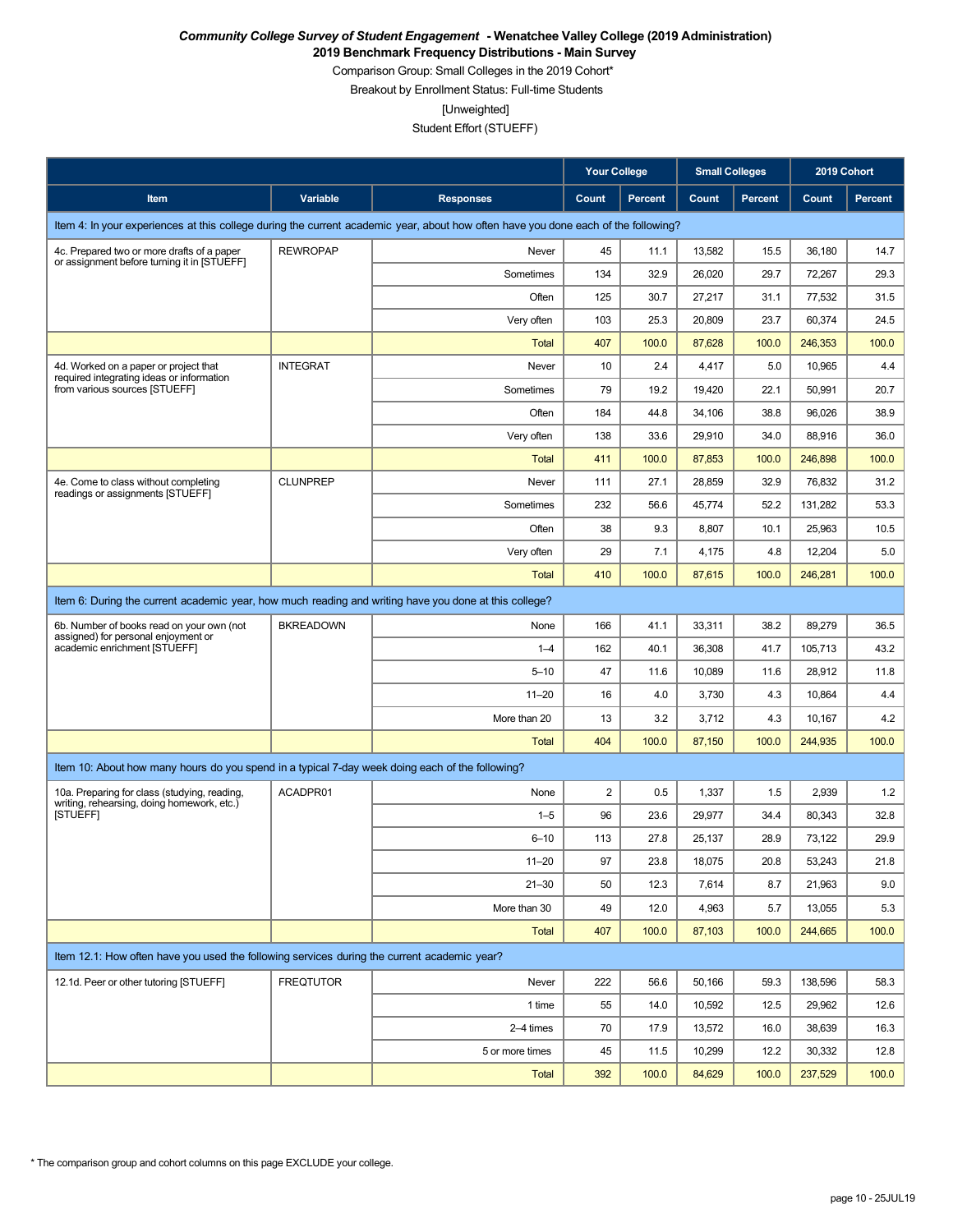**2019 Benchmark Frequency Distributions - Main Survey**

Comparison Group: Small Colleges in the 2019 Cohort\*

Breakout by Enrollment Status: Full-time Students

[Unweighted]

|                                                                                             |                  |                  | <b>Your College</b> |                | <b>Small Colleges</b> |                | 2019 Cohort |         |
|---------------------------------------------------------------------------------------------|------------------|------------------|---------------------|----------------|-----------------------|----------------|-------------|---------|
| Item                                                                                        | Variable         | <b>Responses</b> | Count               | <b>Percent</b> | Count                 | <b>Percent</b> | Count       | Percent |
| Item 12.1: How often have you used the following services during the current academic year? |                  |                  |                     |                |                       |                |             |         |
| 12.1e. Skill labs (writing, math, etc.)                                                     | <b>FREQLAB</b>   | Never            | 201                 | 51.3           | 42,225                | 50.0           | 124,031     | 52.3    |
| [STUEFF]                                                                                    |                  | 1 time           | 60                  | 15.3           | 9,501                 | 11.3           | 27,200      | 11.5    |
|                                                                                             |                  | 2-4 times        | 67                  | 17.1           | 15,882                | 18.8           | 42,993      | 18.1    |
|                                                                                             |                  | 5 or more times  | 64                  | 16.3           | 16,832                | 19.9           | 42,929      | 18.1    |
|                                                                                             |                  | Total            | 392                 | 100.0          | 84,440                | 100.0          | 237,153     | 100.0   |
| 12.1h. Computer lab [STUEFF]                                                                | <b>FREQCOMLB</b> | Never            | 93                  | 23.7           | 23,787                | 28.1           | 73,206      | 30.8    |
|                                                                                             |                  | 1 time           | 29                  | 7.4            | 9,208                 | 10.9           | 26,768      | 11.3    |
|                                                                                             |                  | 2-4 times        | 94                  | 24.0           | 19,134                | 22.6           | 52,516      | 22.1    |
|                                                                                             |                  | 5 or more times  | 176                 | 44.9           | 32,387                | 38.3           | 84,831      | 35.7    |
|                                                                                             |                  | Total            | 392                 | 100.0          | 84,516                | 100.0          | 237,321     | 100.0   |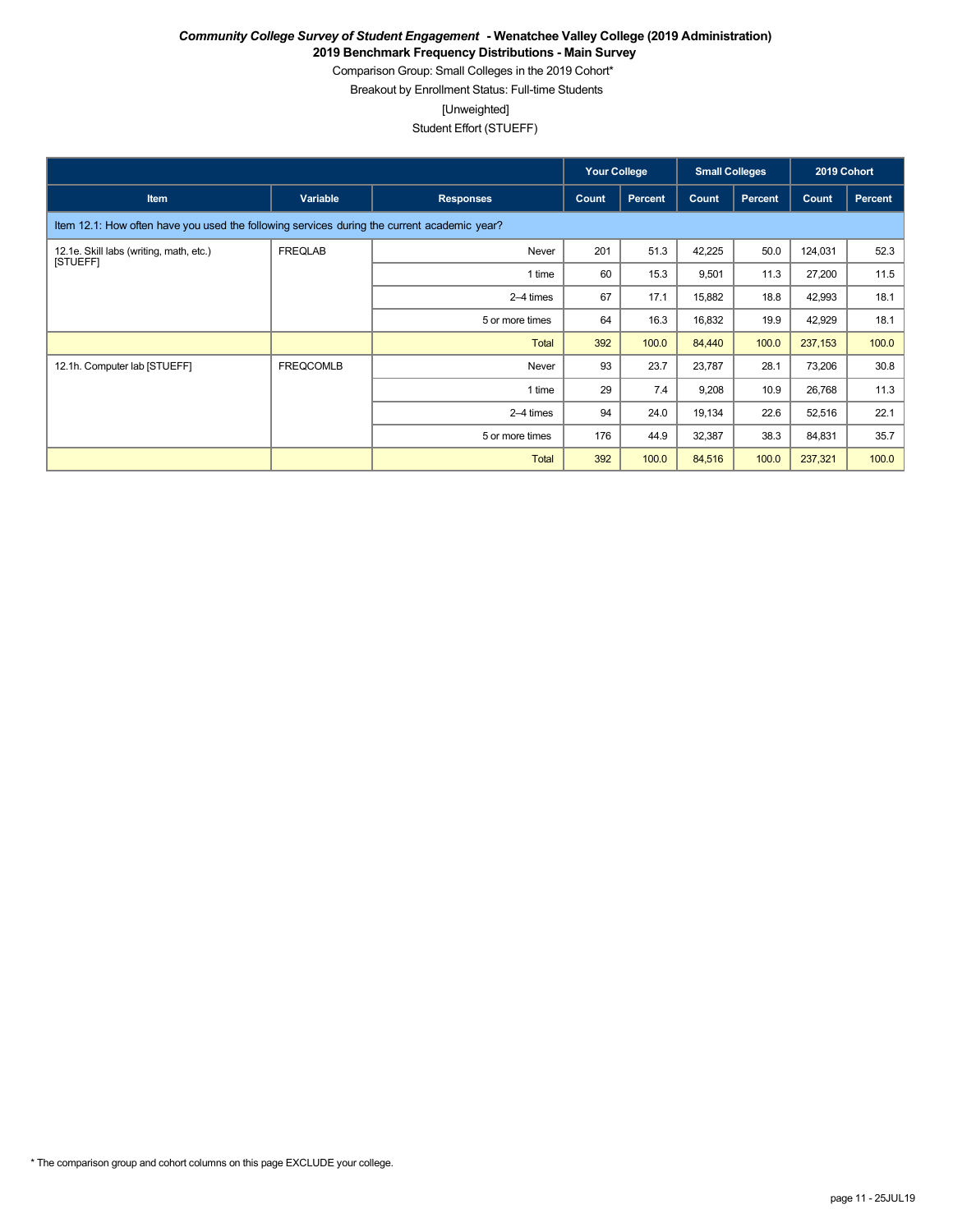

\* The comparison group and cohort bars on this page INCLUDE your college.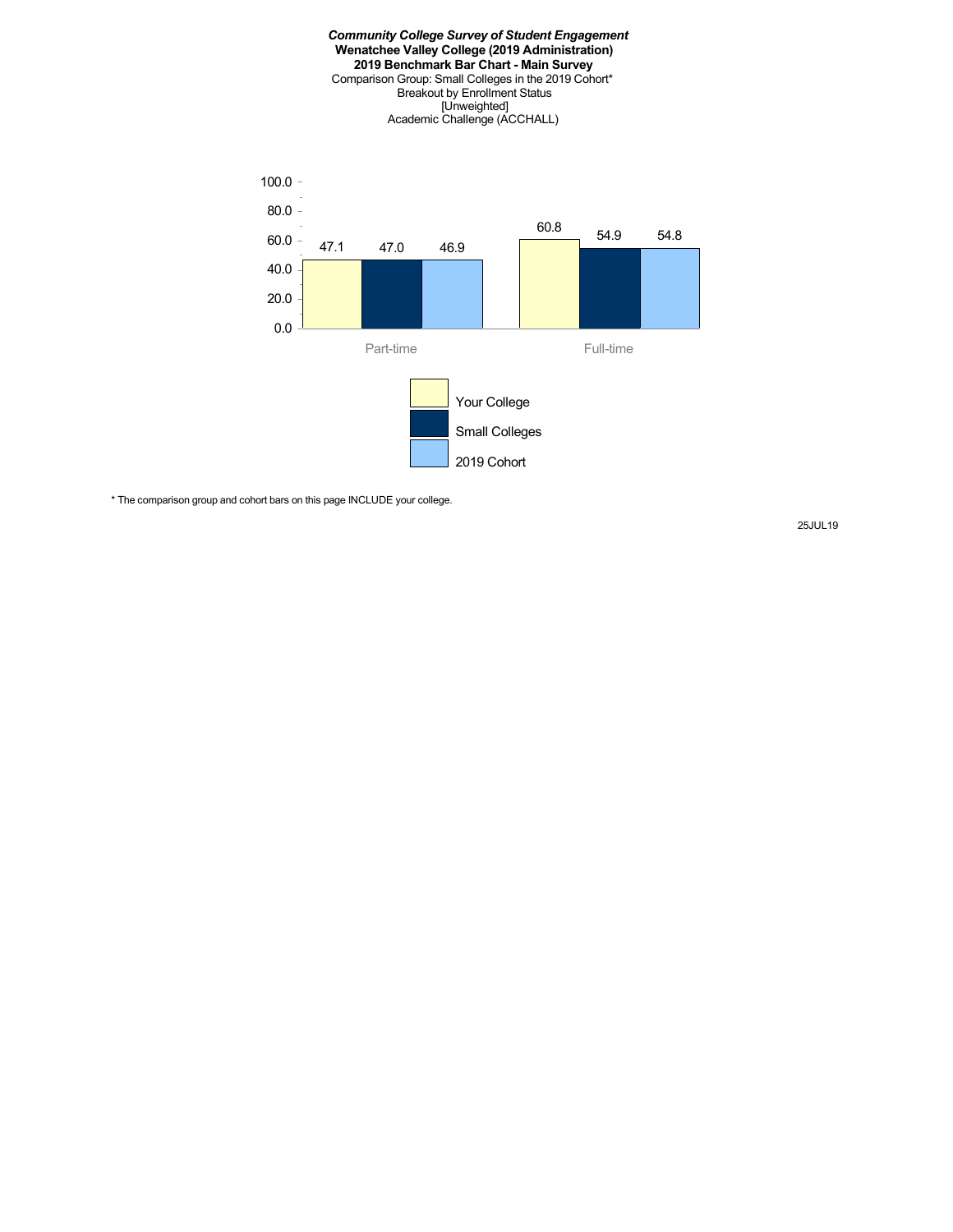Comparison Group: Small Colleges in the 2019 Cohort\*

Breakout by Enrollment Status

[Unweighted]

Academic Challenge (ACCHALL)

|                                                                                                                                    |                    |                       | Your<br>College | <b>Small Colleges</b> |                         | 2019 Cohort |                         |
|------------------------------------------------------------------------------------------------------------------------------------|--------------------|-----------------------|-----------------|-----------------------|-------------------------|-------------|-------------------------|
| Item                                                                                                                               | Variable           | <b>Breakout Group</b> | <b>Mean</b>     | <b>Mean</b>           | <b>Effect</b><br>Size** | <b>Mean</b> | <b>Effect</b><br>Size** |
| Item 4: In your experiences at this college during the current academic year, about how often have you done each of the following? |                    |                       |                 |                       |                         |             |                         |
| $1 =$ Never, $2 =$ Sometimes, $3 =$ Often, $4 =$ Very often                                                                        |                    |                       |                 |                       |                         |             |                         |
| 4o. Worked harder than you thought you could to<br>meet an instructor's standards or expectations                                  | <b>WORKHARD</b>    | Part-time             | 2.81            | 2.60                  |                         | 2.57        |                         |
| [ACCHALL]                                                                                                                          |                    | Full-time             | 2.83            | 2.76                  |                         | 2.73        |                         |
| Item 5: During the current academic year, how much has your coursework at this college emphasized the following mental activities? |                    |                       |                 |                       |                         |             |                         |
| 1 = Very little, $2$ = Some, $3$ = Quite a bit, $4$ = Very much                                                                    |                    |                       |                 |                       |                         |             |                         |
| 5b. Analyzing the basic elements of an idea,<br>experience, or theory [ACCHALL]                                                    | ANALYZE            | Part-time             | 2.77            | 2.87                  |                         | 2.89        |                         |
|                                                                                                                                    |                    | Full-time             | 3.07            | 2.96                  |                         | 3.00        |                         |
| 5c. Forming a new idea or understanding from<br>various pieces of information [ACCHALL]                                            | <b>NEWIDEAS</b>    | Part-time             | 2.96            | 2.85                  |                         | 2.86        |                         |
|                                                                                                                                    |                    | Full-time             | 3.05            | 2.94                  |                         | 2.96        |                         |
| 5d. Making judgements about the value or<br>soundness of information, arguments, or methods                                        | <b>EVALUATE</b>    | Part-time             | 2.49            | 2.60                  |                         | 2.60        |                         |
| [ACCHALL]                                                                                                                          |                    | Full-time             | 2.80            | 2.75                  |                         | 2.76        |                         |
| 5e. Applying theories or concepts to practical<br>problems or in new situations [ACCHALL]                                          | <b>APPLYING</b>    | Part-time             | 2.60            | 2.72                  |                         | 2.70        |                         |
|                                                                                                                                    |                    | Full-time             | 3.01            | 2.86                  |                         | 2.86        |                         |
| 5f. Using information you have read or heard to<br>perform a new skill [ACCHALL]                                                   | <b>PERFORM</b>     | Part-time             | 2.79            | 2.86                  |                         | 2.83        |                         |
|                                                                                                                                    |                    | Full-time             | 3.07            | 3.01                  |                         | 2.97        |                         |
| Item 6: During the current academic year, how much reading and writing have you done at this college?                              |                    |                       |                 |                       |                         |             |                         |
| $0 =$ None, 1 = 1–4, 2 = 5–10, 3 = 11–20, 4 = More than 20                                                                         |                    |                       |                 |                       |                         |             |                         |
| 6a. Number of assigned textbooks, manuals.<br>books, or packets of course readings [ACCHALL]                                       | <b>ASSIGREAD</b>   | Part-time             | 1.80            | 1.94                  |                         | 1.91        |                         |
|                                                                                                                                    |                    | Full-time             | 2.51            | 2.27                  | $0.22**$                | 2.25        | $0.24***$               |
| 6c. Number of written papers or reports of any<br>length [ACCHALL]                                                                 | <b>NUMPAPRRPTS</b> | Part-time             | 1.75            | 1.63                  |                         | 1.65        |                         |
|                                                                                                                                    |                    | Full-time             | 2.46            | 2.05                  | $0.38**$                | 2.09        | $0.34**$                |
| Item 7                                                                                                                             |                    |                       |                 |                       |                         |             |                         |
| 1 = Extremely easy, $2 = (2)$ , $3 = (3)$ , $4 = (4)$ , $5 = (5)$ , $6 = (6)$ , $7 =$ Extremely challenging                        |                    |                       |                 |                       |                         |             |                         |
| 7. Mark the response that best represents the<br>extent to which your examinations during the                                      | CHALNGXAM          | Part-time             | 4.89            | 4.91                  |                         | 4.86        |                         |
| current academic year have challenged you to do<br>your best work at this college [ACCHALL]                                        |                    | Full-time             | 5.18            | 4.98                  |                         | 4.94        | $0.21**$                |
| Item 9: How much does this college emphasize the following?                                                                        |                    |                       |                 |                       |                         |             |                         |
| 1 = Very little, $2 =$ Some, $3 =$ Quite a bit, $4 =$ Very much                                                                    |                    |                       |                 |                       |                         |             |                         |
| 9a. Encouraging you to spend significant amounts<br>of time studying [ACCHALL]                                                     | <b>ENVSCHOL</b>    | Part-time             | 3.02            | 3.00                  |                         | 2.99        |                         |
|                                                                                                                                    |                    | Full-time             | 3.17            | 3.10                  |                         | 3.10        |                         |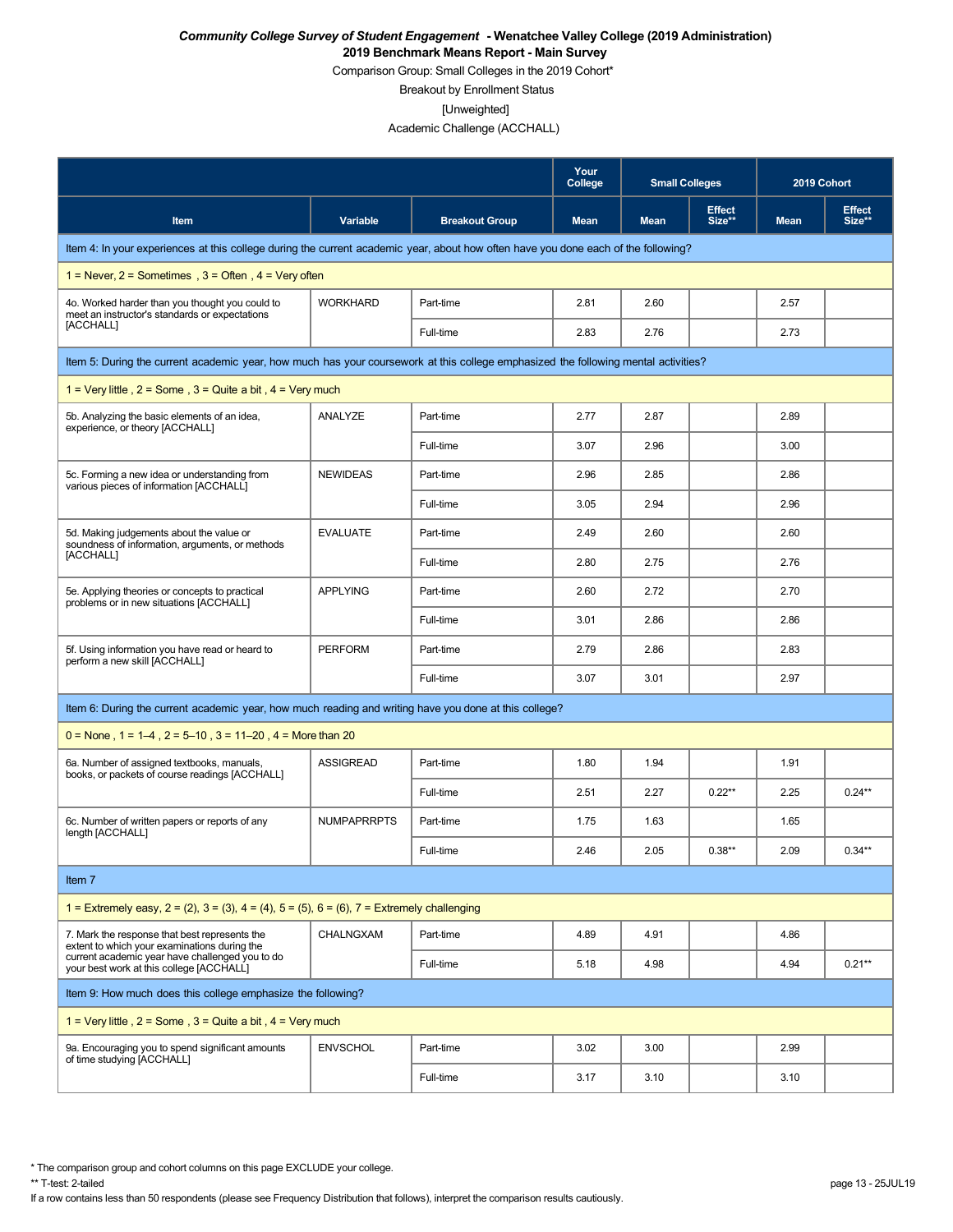**2019 Benchmark Frequency Distributions - Main Survey**

Comparison Group: Small Colleges in the 2019 Cohort\* Breakout by Enrollment Status: Part-time Students

[Unweighted]

Academic Challenge (ACCHALL)

|                                                                                                                                    |                  |                      | <b>Your College</b> |              | <b>Small Colleges</b> |                | 2019 Cohort     |                 |
|------------------------------------------------------------------------------------------------------------------------------------|------------------|----------------------|---------------------|--------------|-----------------------|----------------|-----------------|-----------------|
| Item                                                                                                                               | Variable         | <b>Responses</b>     | Count               | Percent      | Count                 | <b>Percent</b> | Count           | <b>Percent</b>  |
| Item 4: In your experiences at this college during the current academic year, about how often have you done each of the following? |                  |                      |                     |              |                       |                |                 |                 |
| 4o. Worked harder than you thought you                                                                                             | <b>WORKHARD</b>  | Never                | 3                   | 5.7          | 2,866                 | 10.4           | 11,113          | 11.1            |
| could to meet an instructor's standards or<br>expectations [ACCHALL]                                                               |                  | Sometimes            | 18                  | 34.0         | 10,356                | 37.5           | 37,834          | 37.9            |
|                                                                                                                                    |                  | Often                | 18                  | 34.0         | 9,475                 | 34.3           | 33,889          | 34.0            |
|                                                                                                                                    |                  | Very often           | 14                  | 26.4         | 4,929                 | 17.8           | 16,927          | 17.0            |
|                                                                                                                                    |                  | Total                | 53                  | 100.0        | 27,626                | 100.0          | 99,763          | 100.0           |
| Item 5: During the current academic year, how much has your coursework at this college emphasized the following mental activities? |                  |                      |                     |              |                       |                |                 |                 |
| 5b. Analyzing the basic elements of an idea,                                                                                       | ANALYZE          | Very little          | 4                   | 7.1          | 1,426                 | 5.2            | 4,966           | 5.0             |
| experience, or theory [ACCHALL]                                                                                                    |                  | Some                 | 19                  | 33.9         | 7,710                 | 27.9           | 26,723          | 26.8            |
|                                                                                                                                    |                  | Quite a bit          | 19                  | 33.9         | 11,654                | 42.2           | 42,630          | 42.7            |
|                                                                                                                                    |                  | Very much            | 14                  | 25.0         | 6,839                 | 24.8           | 25,519          | 25.6            |
|                                                                                                                                    |                  | Total                | 56                  | 100.0        | 27,629                | 100.0          | 99,838          | 100.0           |
| 5c. Forming a new idea or understanding<br>from various pieces of information                                                      | <b>NEWIDEAS</b>  | Very little          | 2                   | 3.6          | 1,589                 | 5.8            | 5,793           | 5.8             |
| [ACCHALL]                                                                                                                          |                  | Some                 | 15                  | 27.3         | 7,793                 | 28.3           | 27,847          | 28.0            |
|                                                                                                                                    |                  | Quite a bit          | 21                  | 38.2         | 11,236                | 40.8           | 40,429          | 40.7            |
|                                                                                                                                    |                  | Very much            | 17                  | 30.9         | 6,910                 | 25.1           | 25,298          | 25.5            |
|                                                                                                                                    |                  | <b>Total</b>         | 55                  | 100.0        | 27,528                | 100.0          | 99,367          | 100.0           |
| 5d. Making judgements about the value or<br>soundness of information, arguments, or                                                | <b>EVALUATE</b>  | Very little          | 4                   | 7.3          | 3,458                 | 12.5           | 12,597          | 12.6            |
| methods [ACCHALL]                                                                                                                  |                  | Some                 | 29                  | 52.7         | 9,568                 | 34.6           | 33,699          | 33.8            |
|                                                                                                                                    |                  | Quite a bit          | 13                  | 23.6         | 9,241                 | 33.4           | 34,036          | 34.1            |
|                                                                                                                                    |                  | Very much            | 9                   | 16.4         | 5,361                 | 19.4           | 19,355          | 19.4            |
|                                                                                                                                    |                  | <b>Total</b>         | 55                  | 100.0        | 27,628                | 100.0          | 99,687          | 100.0           |
| 5e. Applying theories or concepts to<br>practical problems or in new situations                                                    | <b>APPLYING</b>  | Very little          | 4                   | 7.3          | 2,716                 | 9.8            | 10,132          | 10.1            |
| [ACCHALL]                                                                                                                          |                  | Some                 | 23                  | 41.8         | 8,704                 | 31.5           | 31,803          | 31.9            |
|                                                                                                                                    |                  | Quite a bit          | 19                  | 34.5         | 9,793                 | 35.4           | 35,349          | 35.4            |
|                                                                                                                                    |                  | Very much            | 9                   | 16.4         | 6,425                 | 23.2           | 22,549          | 22.6            |
|                                                                                                                                    | <b>PERFORM</b>   | Total<br>Very little | 55<br>5             | 100.0<br>8.9 | 27,638<br>2,141       | 100.0<br>7.7   | 99,833<br>8,840 | 100.0           |
| 5f. Using information you have read or<br>heard to perform a new skill [ACCHALL]                                                   |                  | Some                 | 16                  | 28.6         | 7,633                 | 27.5           | 27,732          | $8.8\,$<br>27.7 |
|                                                                                                                                    |                  | Quite a bit          | 21                  | 37.5         | 9,903                 | 35.7           | 35,574          | 35.5            |
|                                                                                                                                    |                  | Very much            | 14                  | 25.0         | 8,067                 | 29.1           | 28,044          | 28.0            |
|                                                                                                                                    |                  | <b>Total</b>         | 56                  | 100.0        | 27,744                | 100.0          | 100,190         | 100.0           |
| Item 6: During the current academic year, how much reading and writing have you done at this college?                              |                  |                      |                     |              |                       |                |                 |                 |
| 6a. Number of assigned textbooks, manuals,                                                                                         | <b>ASSIGREAD</b> | None                 | 1                   | 1.8          | 921                   | 3.4            | 3,270           |                 |
| books, or packets of course readings<br>[ACCHALL]                                                                                  |                  | $1 - 4$              | 25                  | 44.6         | 11,547                | 42.3           | 41,819          | 3.3<br>42.4     |
|                                                                                                                                    |                  | $5 - 10$             | 18                  | 32.1         | 7,029                 | 25.7           | 26,286          | 26.7            |
|                                                                                                                                    |                  | $11 - 20$            | 8                   | 14.3         | 4,036                 | 14.8           | 14,773          | 15.0            |
|                                                                                                                                    |                  | More than 20         | 4                   | 7.1          | 3,795                 | 13.9           | 12,450          | 12.6            |
|                                                                                                                                    |                  | <b>Total</b>         | 56                  | 100.0        | 27,328                | 100.0          | 98,598          | 100.0           |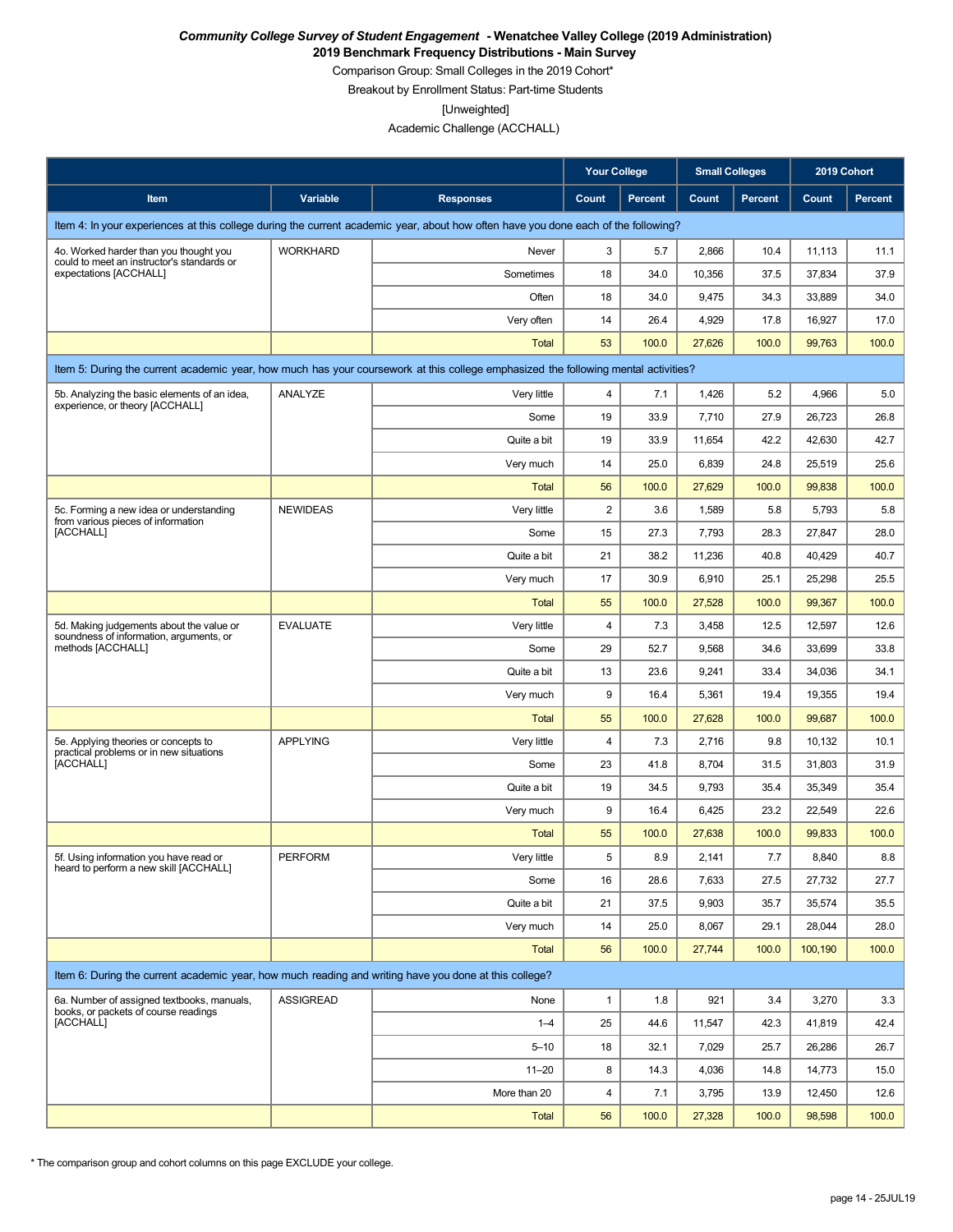**2019 Benchmark Frequency Distributions - Main Survey**

Comparison Group: Small Colleges in the 2019 Cohort\*

Breakout by Enrollment Status: Part-time Students

[Unweighted]

Academic Challenge (ACCHALL)

|                                                                                                                                                                                                 |                    |                              | <b>Your College</b> |         | <b>Small Colleges</b> |                | 2019 Cohort |         |
|-------------------------------------------------------------------------------------------------------------------------------------------------------------------------------------------------|--------------------|------------------------------|---------------------|---------|-----------------------|----------------|-------------|---------|
| <b>Item</b>                                                                                                                                                                                     | Variable           | <b>Responses</b>             | Count               | Percent | Count                 | <b>Percent</b> | Count       | Percent |
| Item 6: During the current academic year, how much reading and writing have you done at this college?                                                                                           |                    |                              |                     |         |                       |                |             |         |
| 6c. Number of written papers or reports of<br>any length [ACCHALL]                                                                                                                              | <b>NUMPAPRRPTS</b> | None                         | 9                   | 16.1    | 4.065                 | 14.8           | 13,521      | 13.7    |
|                                                                                                                                                                                                 |                    | $1 - 4$                      | 17                  | 30.4    | 9.791                 | 35.7           | 34,992      | 35.4    |
|                                                                                                                                                                                                 |                    | $5 - 10$                     | 13                  | 23.2    | 7.756                 | 28.3           | 29,447      | 29.8    |
|                                                                                                                                                                                                 |                    | $11 - 20$                    | 13                  | 23.2    | 3.878                 | 14.1           | 14,084      | 14.2    |
|                                                                                                                                                                                                 |                    | More than 20                 | $\overline{4}$      | 7.1     | 1.920                 | 7.0            | 6.891       | 7.0     |
|                                                                                                                                                                                                 |                    | Total                        | 56                  | 100.0   | 27,410                | 100.0          | 98,935      | 100.0   |
| Item 7                                                                                                                                                                                          |                    |                              |                     |         |                       |                |             |         |
| 7. Mark the response that best represents<br>the extent to which your examinations during<br>the current academic year have challenged<br>you to do your best work at this college<br>[ACCHALL] | CHALNGXAM          | Extremely easy               | $\mathbf 0$         | N/A     | 276                   | 1.1            | 1.008       | 1.1     |
|                                                                                                                                                                                                 |                    | (2)                          | $\overline{2}$      | 3.7     | 564                   | 2.2            | 2.176       | 2.3     |
|                                                                                                                                                                                                 |                    | (3)                          | 3                   | 5.6     | 1,793                 | 6.9            | 6,761       | 7.2     |
|                                                                                                                                                                                                 |                    | (4)                          | 13                  | 24.1    | 6,739                 | 26.0           | 25,100      | 26.8    |
|                                                                                                                                                                                                 |                    | (5)                          | 20                  | 37.0    | 8,538                 | 32.9           | 31,541      | 33.7    |
|                                                                                                                                                                                                 |                    | (6)                          | 13                  | 24.1    | 5,358                 | 20.7           | 18,363      | 19.6    |
|                                                                                                                                                                                                 |                    | <b>Extremely challenging</b> | 3                   | 5.6     | 2.672                 | 10.3           | 8.702       | 9.3     |
|                                                                                                                                                                                                 |                    | <b>Total</b>                 | 54                  | 100.0   | 25,940                | 100.0          | 93,651      | 100.0   |
| Item 9: How much does this college emphasize the following?                                                                                                                                     |                    |                              |                     |         |                       |                |             |         |
| 9a. Encouraging you to spend significant<br>amounts of time studying [ACCHALL]                                                                                                                  | <b>ENVSCHOL</b>    | Very little                  | 3                   | 5.4     | 1.166                 | 4.2            | 4,317       | 4.3     |
|                                                                                                                                                                                                 |                    | Some                         | 11                  | 19.6    | 6.225                 | 22.6           | 22,557      | 22.7    |
|                                                                                                                                                                                                 |                    | Quite a bit                  | 24                  | 42.9    | 11,528                | 41.9           | 41,835      | 42.1    |
|                                                                                                                                                                                                 |                    | Very much                    | 18                  | 32.1    | 8,593                 | 31.2           | 30,564      | 30.8    |
|                                                                                                                                                                                                 |                    | <b>Total</b>                 | 56                  | 100.0   | 27,512                | 100.0          | 99,273      | 100.0   |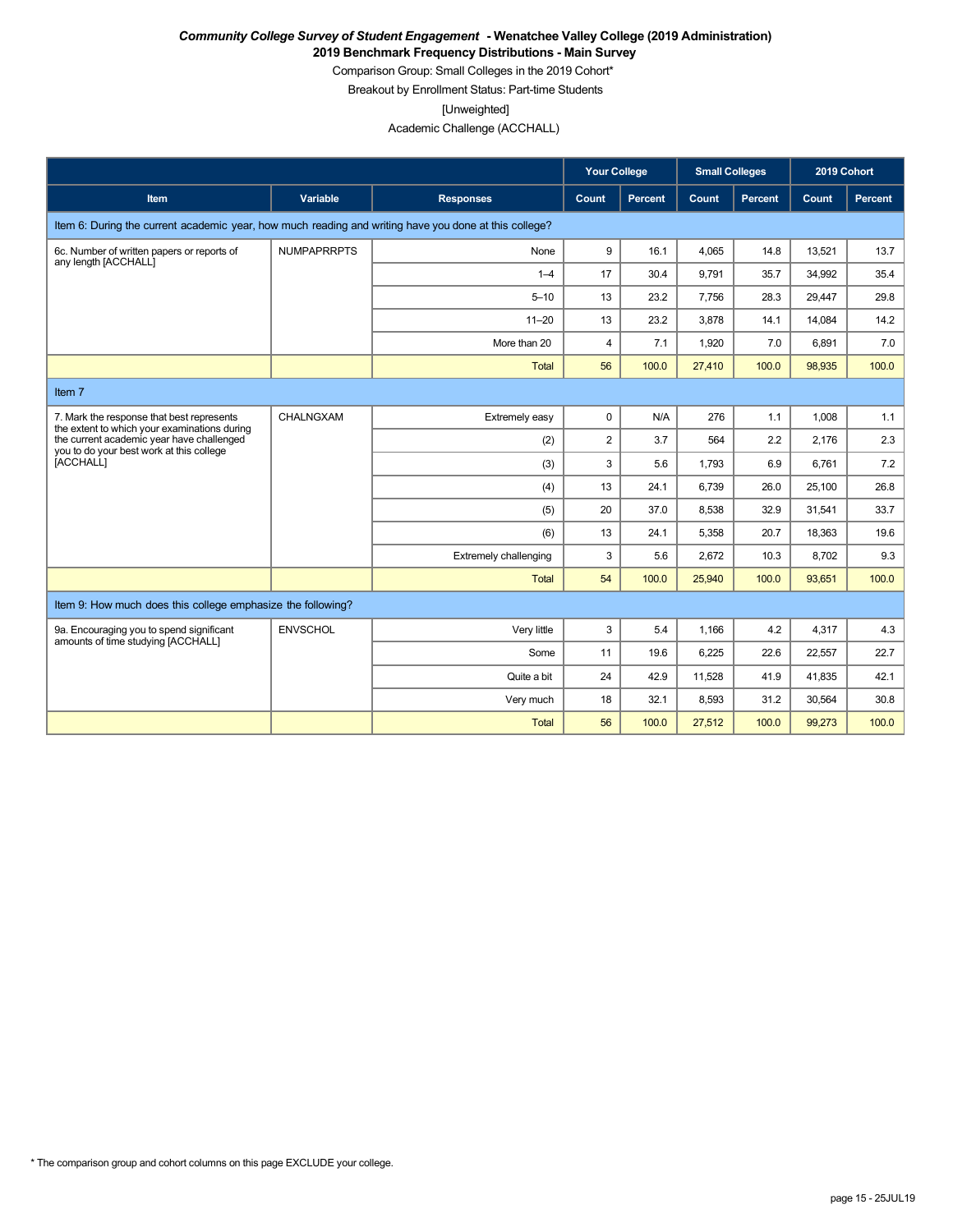**2019 Benchmark Frequency Distributions - Main Survey**

Comparison Group: Small Colleges in the 2019 Cohort\*

Breakout by Enrollment Status: Full-time Students

[Unweighted]

Academic Challenge (ACCHALL)

|                                                                                                                                    |                  |                  | <b>Your College</b>     |                | <b>Small Colleges</b> |                | 2019 Cohort |                |
|------------------------------------------------------------------------------------------------------------------------------------|------------------|------------------|-------------------------|----------------|-----------------------|----------------|-------------|----------------|
| Item                                                                                                                               | Variable         | <b>Responses</b> | Count                   | <b>Percent</b> | Count                 | <b>Percent</b> | Count       | <b>Percent</b> |
| Item 4: In your experiences at this college during the current academic year, about how often have you done each of the following? |                  |                  |                         |                |                       |                |             |                |
| 4o. Worked harder than you thought you                                                                                             | <b>WORKHARD</b>  | Never            | 25                      | 6.1            | 6,139                 | 7.0            | 18,596      | 7.5            |
| could to meet an instructor's standards or<br>expectations [ACCHALL]                                                               |                  | Sometimes        | 129                     | 31.4           | 29,125                | 33.2           | 83,805      | 34.0           |
|                                                                                                                                    |                  | Often            | 149                     | 36.3           | 32,236                | 36.8           | 89,778      | 36.4           |
|                                                                                                                                    |                  | Very often       | 108                     | 26.3           | 20,206                | 23.0           | 54,373      | 22.1           |
|                                                                                                                                    |                  | Total            | 411                     | 100.0          | 87,706                | 100.0          | 246,552     | 100.0          |
| Item 5: During the current academic year, how much has your coursework at this college emphasized the following mental activities? |                  |                  |                         |                |                       |                |             |                |
| 5b. Analyzing the basic elements of an idea,                                                                                       | ANALYZE          | Very little      | 15                      | 3.7            | 3,093                 | 3.5            | 7,999       | 3.2            |
| experience, or theory [ACCHALL]                                                                                                    |                  | Some             | 78                      | 19.0           | 21,892                | 24.9           | 58,074      | 23.5           |
|                                                                                                                                    |                  | Quite a bit      | 181                     | 44.1           | 37,998                | 43.3           | 107,632     | 43.6           |
|                                                                                                                                    |                  | Very much        | 136                     | 33.2           | 24,839                | 28.3           | 72,996      | 29.6           |
|                                                                                                                                    |                  | <b>Total</b>     | 410                     | 100.0          | 87,822                | 100.0          | 246,701     | 100.0          |
| 5c. Forming a new idea or understanding<br>from various pieces of information                                                      | <b>NEWIDEAS</b>  | Very little      | 12                      | 2.9            | 3,586                 | 4.1            | 9,997       | 4.1            |
| [ACCHALL]                                                                                                                          |                  | Some             | 93                      | 22.9           | 22,688                | 26.0           | 62,119      | 25.3           |
|                                                                                                                                    |                  | Quite a bit      | 163                     | 40.0           | 36,285                | 41.5           | 101,835     | 41.5           |
|                                                                                                                                    |                  | Very much        | 139                     | 34.2           | 24,829                | 28.4           | 71,518      | 29.1           |
|                                                                                                                                    |                  | Total            | 407                     | 100.0          | 87,388                | 100.0          | 245,469     | 100.0          |
| 5d. Making judgements about the value or<br>soundness of information, arguments, or                                                | <b>EVALUATE</b>  | Very little      | 31                      | 7.6            | 7,287                 | 8.3            | 20,286      | 8.2            |
| methods [ACCHALL]                                                                                                                  |                  | Some             | 122                     | 29.8           | 28,039                | 32.0           | 76,816      | 31.2           |
|                                                                                                                                    |                  | Quite a bit      | 156                     | 38.0           | 32,029                | 36.5           | 90,800      | 36.9           |
|                                                                                                                                    |                  | Very much        | 101                     | 24.6           | 20,304                | 23.2           | 58,499      | 23.7           |
|                                                                                                                                    |                  | <b>Total</b>     | 410                     | 100.0          | 87,659                | 100.0          | 246,401     | 100.0          |
| 5e. Applying theories or concepts to<br>practical problems or in new situations                                                    | <b>APPLYING</b>  | Very little      | 21                      | 5.1            | 5,773                 | 6.6            | 16,865      | 6.8            |
| [ACCHALL]                                                                                                                          |                  | Some             | 92                      | 22.4           | 24,886                | 28.3           | 70,001      | 28.4           |
|                                                                                                                                    |                  | Quite a bit      | 157                     | 38.3           | 32,654                | 37.2           | 91,601      | 37.1           |
|                                                                                                                                    |                  | Very much        | 140                     | 34.1           | 24,472                | 27.9           | 68,202      | 27.6           |
|                                                                                                                                    |                  | Total            | 410                     | 100.0          | 87,785                | 100.0          | 246,669     | 100.0          |
| 5f. Using information you have read or<br>heard to perform a new skill [ACCHALL]                                                   | PERFORM          | Very little      | 25                      | 6.1            | 4,686                 | 5.3            | 15,040      | $6.1\,$        |
|                                                                                                                                    |                  | Some             | 77                      | 18.7           | 20,636                | 23.5           | 60,510      | 24.5           |
|                                                                                                                                    |                  | Quite a bit      | 155                     | 37.7           | 32,202                | 36.6           | 89,743      | 36.3           |
|                                                                                                                                    |                  | Very much        | 154                     | 37.5           | 30,470                | 34.6           | 82,084      | 33.2           |
|                                                                                                                                    |                  | Total            | 411                     | 100.0          | 87,994                | 100.0          | 247.377     | 100.0          |
| Item 6: During the current academic year, how much reading and writing have you done at this college?                              |                  |                  |                         |                |                       |                |             |                |
| 6a. Number of assigned textbooks, manuals,<br>books, or packets of course readings                                                 | <b>ASSIGREAD</b> | None             | $\overline{\mathbf{c}}$ | 0.5            | 1,401                 | 1.6            | 3,594       | 1.5            |
| [ACCHALL]                                                                                                                          |                  | $1 - 4$          | 67                      | 16.6           | 23,516                | 27.1           | 66,988      | 27.5           |
|                                                                                                                                    |                  | $5 - 10$         | 151                     | 37.5           | 28,605                | 33.0           | 81,674      | 33.5           |
|                                                                                                                                    |                  | $11 - 20$        | 90                      | 22.3           | 16,626                | 19.2           | 47,374      | 19.4           |
|                                                                                                                                    |                  | More than 20     | 93                      | 23.1           | 16,527                | 19.1           | 44,078      | 18.1           |
|                                                                                                                                    |                  | <b>Total</b>     | 403                     | 100.0          | 86,675                | 100.0          | 243,708     | 100.0          |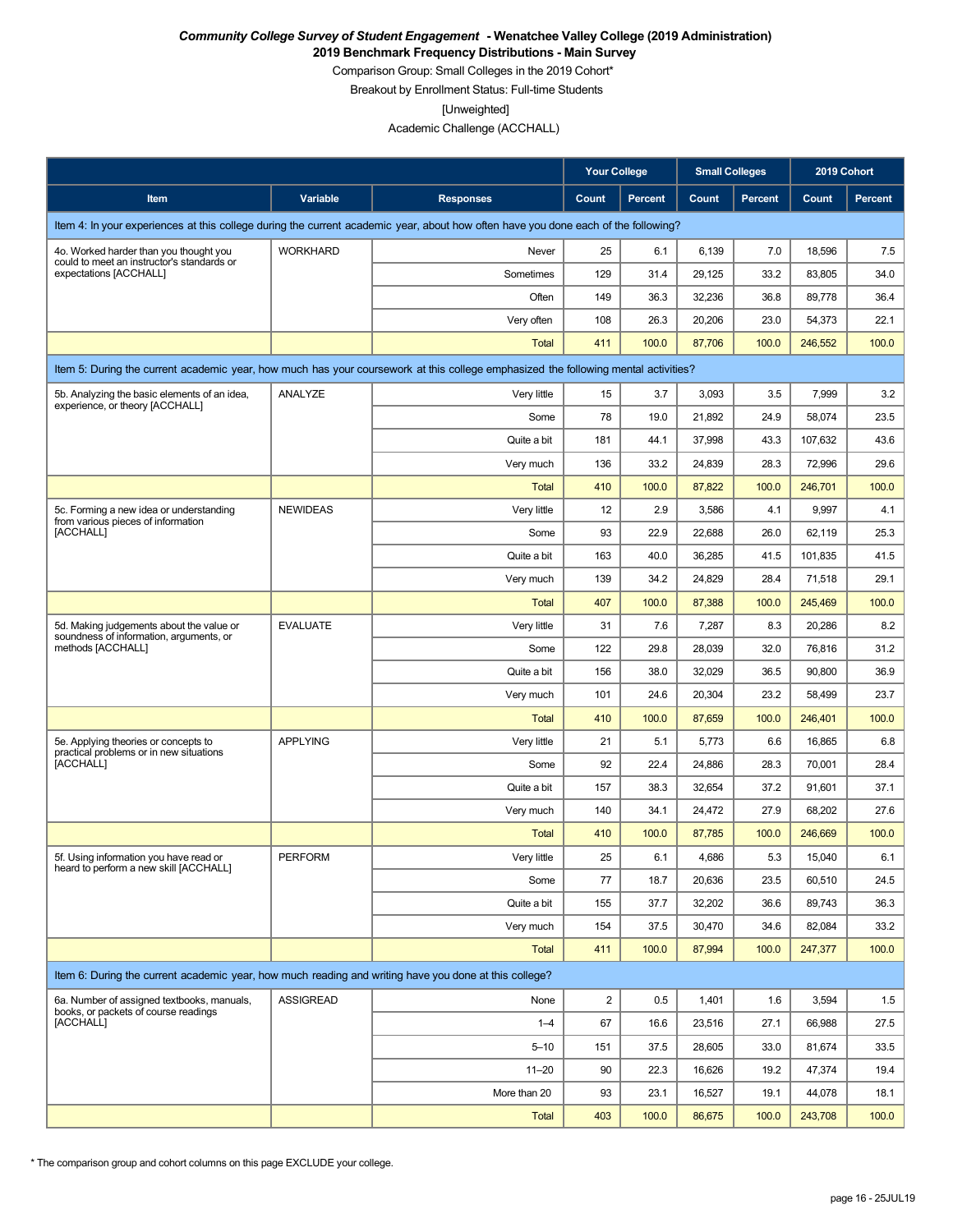**2019 Benchmark Frequency Distributions - Main Survey**

Comparison Group: Small Colleges in the 2019 Cohort\* Breakout by Enrollment Status: Full-time Students

[Unweighted]

Academic Challenge (ACCHALL)

|                                                                                                       |                    |                       | <b>Your College</b> |         |        | <b>Small Colleges</b> |         | 2019 Cohort |
|-------------------------------------------------------------------------------------------------------|--------------------|-----------------------|---------------------|---------|--------|-----------------------|---------|-------------|
| Item                                                                                                  | Variable           | <b>Responses</b>      | Count               | Percent | Count  | <b>Percent</b>        | Count   | Percent     |
| Item 6: During the current academic year, how much reading and writing have you done at this college? |                    |                       |                     |         |        |                       |         |             |
| 6c. Number of written papers or reports of<br>any length [ACCHALL]                                    | <b>NUMPAPRRPTS</b> | None                  | 14                  | 3.4     | 5,224  | 6.0                   | 12,424  | 5.1         |
|                                                                                                       |                    | $1 - 4$               | 77                  | 18.9    | 24,263 | 27.8                  | 64,945  | 26.5        |
|                                                                                                       |                    | $5 - 10$              | 115                 | 28.3    | 29,185 | 33.5                  | 85,023  | 34.7        |
|                                                                                                       |                    | $11 - 20$             | 108                 | 26.5    | 17,752 | 20.4                  | 51,996  | 21.2        |
|                                                                                                       |                    | More than 20          | 93                  | 22.9    | 10,705 | 12.3                  | 30,375  | 12.4        |
|                                                                                                       |                    | <b>Total</b>          | 407                 | 100.0   | 87,129 | 100.0                 | 244,763 | 100.0       |
| Item 7                                                                                                |                    |                       |                     |         |        |                       |         |             |
| 7. Mark the response that best represents<br>the extent to which your examinations during             | CHALNGXAM          | Extremely easy        | 3                   | 0.8     | 635    | 0.8                   | 1.667   | 0.7         |
| the current academic year have challenged<br>you to do your best work at this college                 |                    | (2)                   | 3                   | 0.8     | 1.433  | 1.7                   | 4.090   | 1.7         |
| [ACCHALL]                                                                                             |                    | (3)                   | 19                  | 4.8     | 4.850  | 5.8                   | 14.069  | 6.0         |
|                                                                                                       |                    | (4)                   | 77                  | 19.6    | 21,127 | 25.3                  | 59.934  | 25.6        |
|                                                                                                       |                    | (5)                   | 137                 | 34.9    | 28.778 | 34.4                  | 83.113  | 35.5        |
|                                                                                                       |                    | (6)                   | 99                  | 25.3    | 17.801 | 21.3                  | 49.676  | 21.2        |
|                                                                                                       |                    | Extremely challenging | 54                  | 13.8    | 8.965  | 10.7                  | 21,834  | 9.3         |
|                                                                                                       |                    | <b>Total</b>          | 392                 | 100.0   | 83,589 | 100.0                 | 234,383 | 100.0       |
| Item 9: How much does this college emphasize the following?                                           |                    |                       |                     |         |        |                       |         |             |
| 9a. Encouraging you to spend significant<br>amounts of time studying [ACCHALL]                        | <b>ENVSCHOL</b>    | Very little           | 10                  | 2.5     | 2,659  | 3.0                   | 7,494   | 3.1         |
|                                                                                                       |                    | Some                  | 69                  | 17.0    | 17,096 | 19.6                  | 47,019  | 19.2        |
|                                                                                                       |                    | Quite a bit           | 171                 | 42.1    | 36,588 | 41.9                  | 103,851 | 42.3        |
|                                                                                                       |                    | Very much             | 156                 | 38.4    | 31,023 | 35.5                  | 87,065  | 35.5        |
|                                                                                                       |                    | Total                 | 406                 | 100.0   | 87,366 | 100.0                 | 245,429 | 100.0       |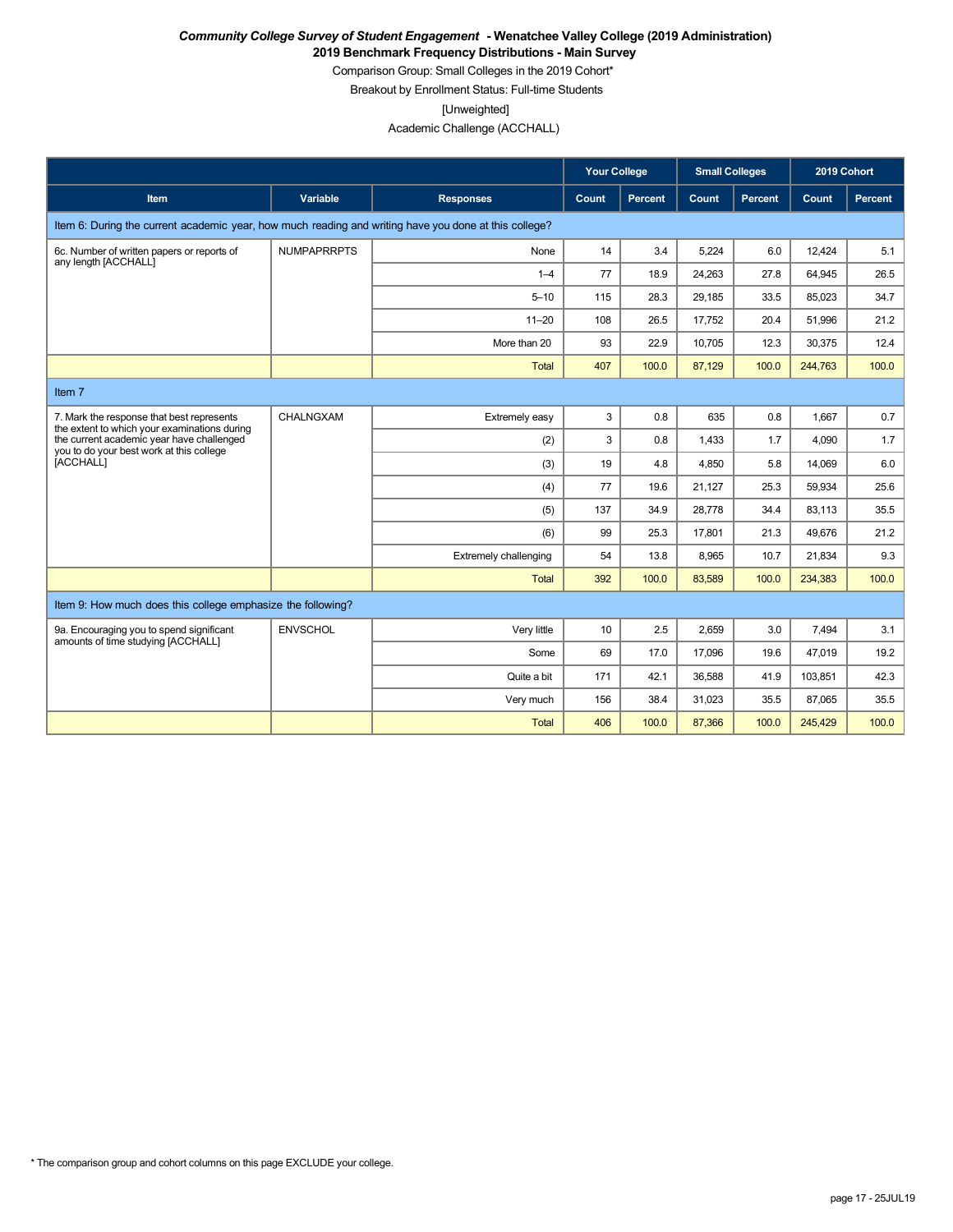#### *Community College Survey of Student Engagement* **Wenatchee Valley College (2019 Administration) 2019 Benchmark Bar Chart - Main Survey** Comparison Group: Small Colleges in the 2019 Cohort\* Breakout by Enrollment Status [Unweighted] Student-Faculty Interaction (STUFAC)



\* The comparison group and cohort bars on this page INCLUDE your college.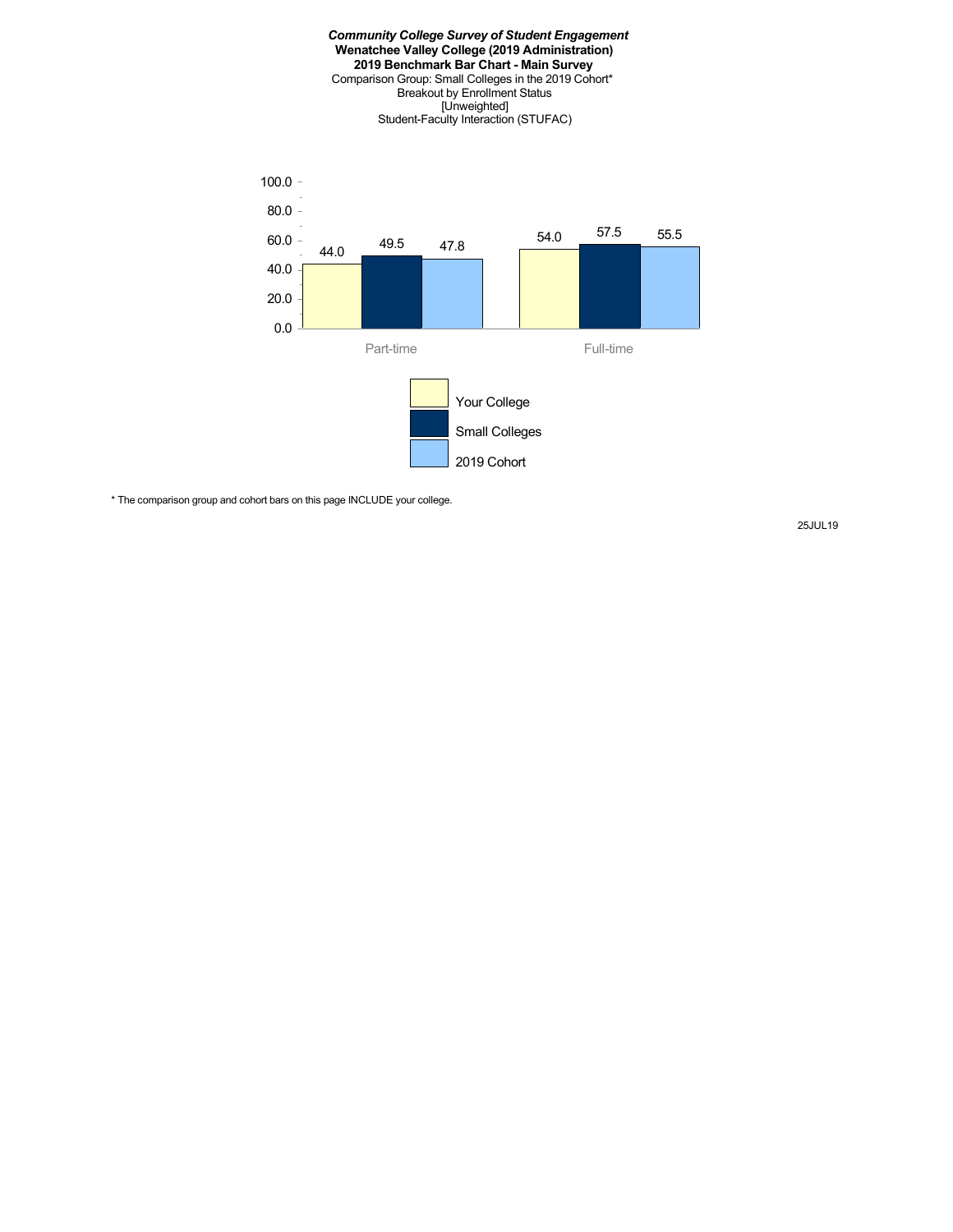Comparison Group: Small Colleges in the 2019 Cohort\*

Breakout by Enrollment Status

[Unweighted]

### Student-Faculty Interaction (STUFAC)

|                                                                                                                                    |                 |                       | Your<br>College | <b>Small Colleges</b> |                         | 2019 Cohort |                         |  |  |  |  |
|------------------------------------------------------------------------------------------------------------------------------------|-----------------|-----------------------|-----------------|-----------------------|-------------------------|-------------|-------------------------|--|--|--|--|
| <b>Item</b>                                                                                                                        | <b>Variable</b> | <b>Breakout Group</b> | <b>Mean</b>     | <b>Mean</b>           | <b>Effect</b><br>Size** | <b>Mean</b> | <b>Effect</b><br>Size** |  |  |  |  |
| Item 4: In your experiences at this college during the current academic year, about how often have you done each of the following? |                 |                       |                 |                       |                         |             |                         |  |  |  |  |
| 1 = Never, $2$ = Sometimes, $3$ = Often, $4$ = Very often                                                                          |                 |                       |                 |                       |                         |             |                         |  |  |  |  |
| 4j. Used e-mail to communicate with an instructor<br>[STUFAC]                                                                      | <b>EMAIL</b>    | Part-time             | 2.73            | 2.93                  |                         | 2.89        |                         |  |  |  |  |
|                                                                                                                                    |                 | Full-time             | 3.06            | 3.16                  |                         | 3.13        |                         |  |  |  |  |
| 4k. Discussed grades or assignments with an<br>instructor [STUFAC]                                                                 | <b>FACGRADE</b> | Part-time             | 2.55            | 2.64                  |                         | 2.58        |                         |  |  |  |  |
|                                                                                                                                    |                 | Full-time             | 2.69            | 2.82                  |                         | 2.76        |                         |  |  |  |  |
| 4I. Talked about career plans with an instructor or<br>advisor [STUFAC]                                                            | <b>FACPLANS</b> | Part-time             | 2.13            | 2.22                  |                         | 2.13        |                         |  |  |  |  |
|                                                                                                                                    |                 | Full-time             | 2.43            | 2.48                  |                         | 2.39        |                         |  |  |  |  |
| 4m. Discussed ideas from your readings or<br>classes with instructors outside of class [STUFAC]                                    | <b>FACIDEAS</b> | Part-time             | 1.69            | 1.81                  |                         | 1.75        |                         |  |  |  |  |
|                                                                                                                                    |                 | Full-time             | 1.97            | 1.99                  |                         | 1.93        |                         |  |  |  |  |
| 4n. Received prompt feedback (written or oral)<br>from instructors on your performance [STUFAC]                                    | <b>FACFEED</b>  | Part-time             | 2.58            | 2.79                  |                         | 2.75        |                         |  |  |  |  |
|                                                                                                                                    |                 | Full-time             | 2.89            | 2.89                  |                         | 2.87        |                         |  |  |  |  |
| 4p. Worked with instructors on activities other<br>than coursework [STUFAC]                                                        | <b>FACOTH</b>   | Part-time             | 1.47            | 1.49                  |                         | 1.44        |                         |  |  |  |  |
|                                                                                                                                    |                 | Full-time             | 1.58            | 1.70                  |                         | 1.61        |                         |  |  |  |  |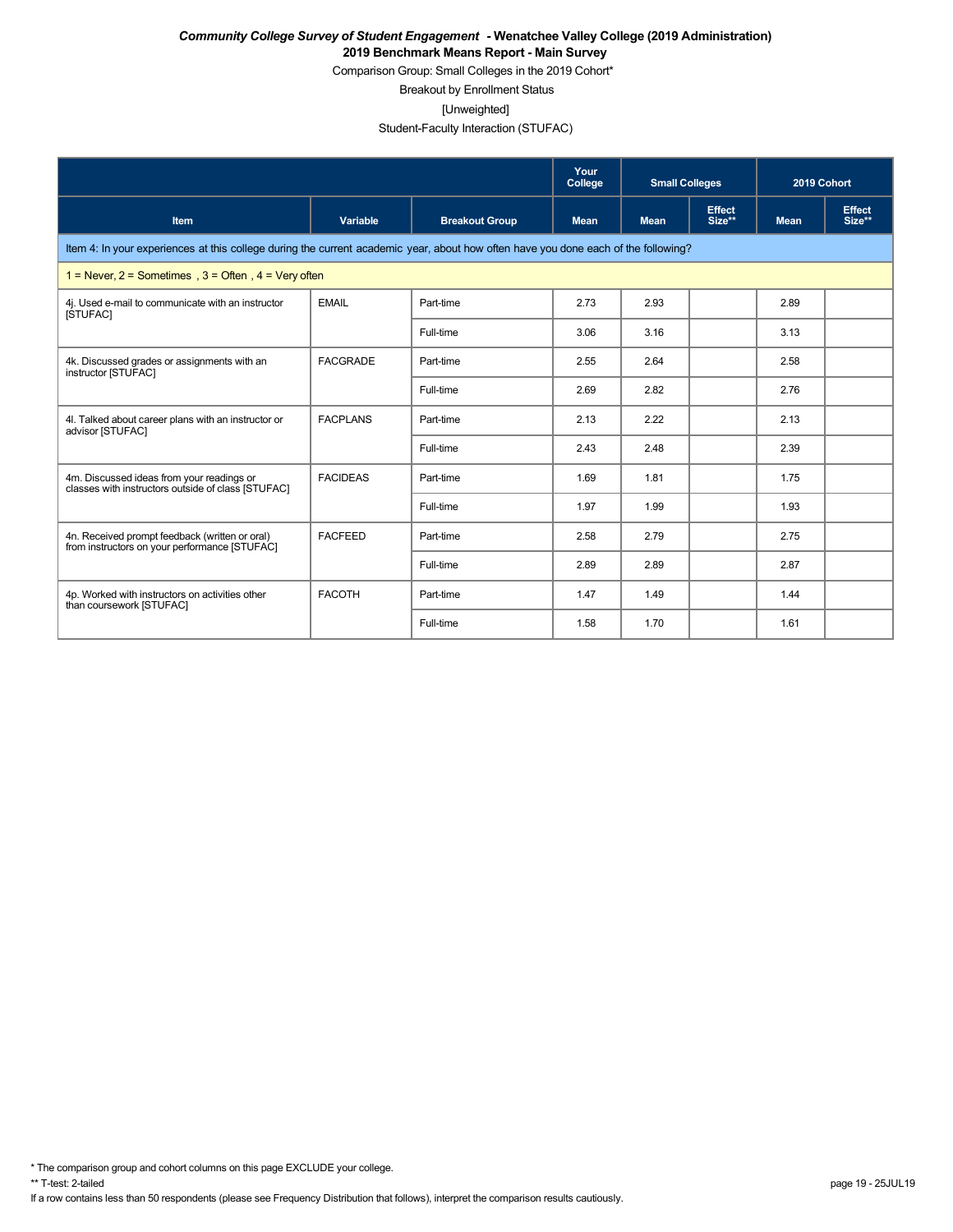**2019 Benchmark Frequency Distributions - Main Survey**

Comparison Group: Small Colleges in the 2019 Cohort\* Breakout by Enrollment Status: Part-time Students

[Unweighted]

Student-Faculty Interaction (STUFAC)

|                                                                                                                                    |                 | <b>Your College</b> |                         | <b>Small Colleges</b> |        | 2019 Cohort    |        |                |
|------------------------------------------------------------------------------------------------------------------------------------|-----------------|---------------------|-------------------------|-----------------------|--------|----------------|--------|----------------|
| <b>Item</b>                                                                                                                        | Variable        | <b>Responses</b>    | Count                   | Percent               | Count  | <b>Percent</b> | Count  | <b>Percent</b> |
| Item 4: In your experiences at this college during the current academic year, about how often have you done each of the following? |                 |                     |                         |                       |        |                |        |                |
| 4j. Used e-mail to communicate with an<br>instructor [STUFAC]                                                                      | <b>EMAIL</b>    | Never               | $\overline{2}$          | 3.6                   | 1.840  | 6.7            | 6.582  | 6.6            |
|                                                                                                                                    |                 | Sometimes           | 22                      | 40.0                  | 7.780  | 28.2           | 29,931 | 30.1           |
|                                                                                                                                    |                 | Often               | 20                      | 36.4                  | 8.510  | 30.8           | 30,889 | 31.0           |
|                                                                                                                                    |                 | Very often          | 11                      | 20.0                  | 9,462  | 34.3           | 32,189 | 32.3           |
|                                                                                                                                    |                 | <b>Total</b>        | 55                      | 100.0                 | 27,592 | 100.0          | 99,591 | 100.0          |
| 4k. Discussed grades or assignments with<br>an instructor [STUFAC]                                                                 | <b>FACGRADE</b> | Never               | $\overline{\mathbf{c}}$ | 3.6                   | 2,498  | 9.0            | 10,479 | 10.5           |
|                                                                                                                                    |                 | Sometimes           | 29                      | 51.8                  | 10,795 | 39.0           | 40,438 | 40.5           |
|                                                                                                                                    |                 | Often               | 17                      | 30.4                  | 8,632  | 31.2           | 29,959 | 30.0           |
|                                                                                                                                    |                 | Very often          | 8                       | 14.3                  | 5,742  | 20.8           | 19,073 | 19.1           |
|                                                                                                                                    |                 | <b>Total</b>        | 56                      | 100.0                 | 27,667 | 100.0          | 99,949 | 100.0          |
| 4I. Talked about career plans with an<br>instructor or advisor [STUFAC]                                                            | <b>FACPLANS</b> | Never               | 15                      | 27.3                  | 6,597  | 23.9           | 27,118 | 27.2           |
|                                                                                                                                    |                 | Sometimes           | 22                      | 40.0                  | 11,673 | 42.4           | 42,465 | 42.6           |
|                                                                                                                                    |                 | Often               | 14                      | 25.5                  | 5,941  | 21.6           | 19,478 | 19.6           |
|                                                                                                                                    |                 | Very often          | 4                       | 7.3                   | 3,341  | 12.1           | 10,508 | 10.6           |
|                                                                                                                                    |                 | <b>Total</b>        | 55                      | 100.0                 | 27,552 | 100.0          | 99,569 | 100.0          |
| 4m. Discussed ideas from your readings or<br>classes with instructors outside of class                                             | <b>FACIDEAS</b> | Never               | 28                      | 50.9                  | 12,300 | 44.8           | 47,578 | 47.9           |
| [STUFAC]                                                                                                                           |                 | Sometimes           | 16                      | 29.1                  | 9,890  | 36.0           | 34,282 | 34.5           |
|                                                                                                                                    |                 | Often               | 11                      | 20.0                  | 3,564  | 13.0           | 11,785 | 11.9           |
|                                                                                                                                    |                 | Very often          | 0                       | N/A                   | 1,717  | 6.3            | 5,582  | 5.6            |
|                                                                                                                                    |                 | <b>Total</b>        | 55                      | 100.0                 | 27,471 | 100.0          | 99,227 | 100.0          |
| 4n. Received prompt feedback (written or<br>oral) from instructors on your performance                                             | <b>FACFEED</b>  | Never               | 6                       | 10.9                  | 1,940  | 7.0            | 7,815  | 7.9            |
| [STUFAC]                                                                                                                           |                 | Sometimes           | 19                      | 34.5                  | 8,529  | 30.9           | 31,423 | 31.6           |
|                                                                                                                                    |                 | Often               | 22                      | 40.0                  | 10,617 | 38.5           | 38,082 | 38.3           |
|                                                                                                                                    |                 | Very often          | 8                       | 14.5                  | 6,494  | 23.5           | 22,228 | 22.3           |
|                                                                                                                                    |                 | <b>Total</b>        | 55                      | 100.0                 | 27,580 | 100.0          | 99,548 | 100.0          |
| 4p. Worked with instructors on activities<br>other than coursework [STUFAC]                                                        | <b>FACOTH</b>   | Never               | 38                      | 69.1                  | 18,213 | 66.5           | 68,740 | 69.7           |
|                                                                                                                                    |                 | Sometimes           | 9                       | 16.4                  | 5,964  | 21.8           | 19,935 | 20.2           |
|                                                                                                                                    |                 | Often               | $\overline{7}$          | 12.7                  | 2,222  | 8.1            | 7,006  | 7.1            |
|                                                                                                                                    |                 | Very often          | $\mathbf{1}$            | 1.8                   | 969    | 3.5            | 3,006  | 3.0            |
|                                                                                                                                    |                 | <b>Total</b>        | 55                      | 100.0                 | 27,368 | 100.0          | 98,687 | 100.0          |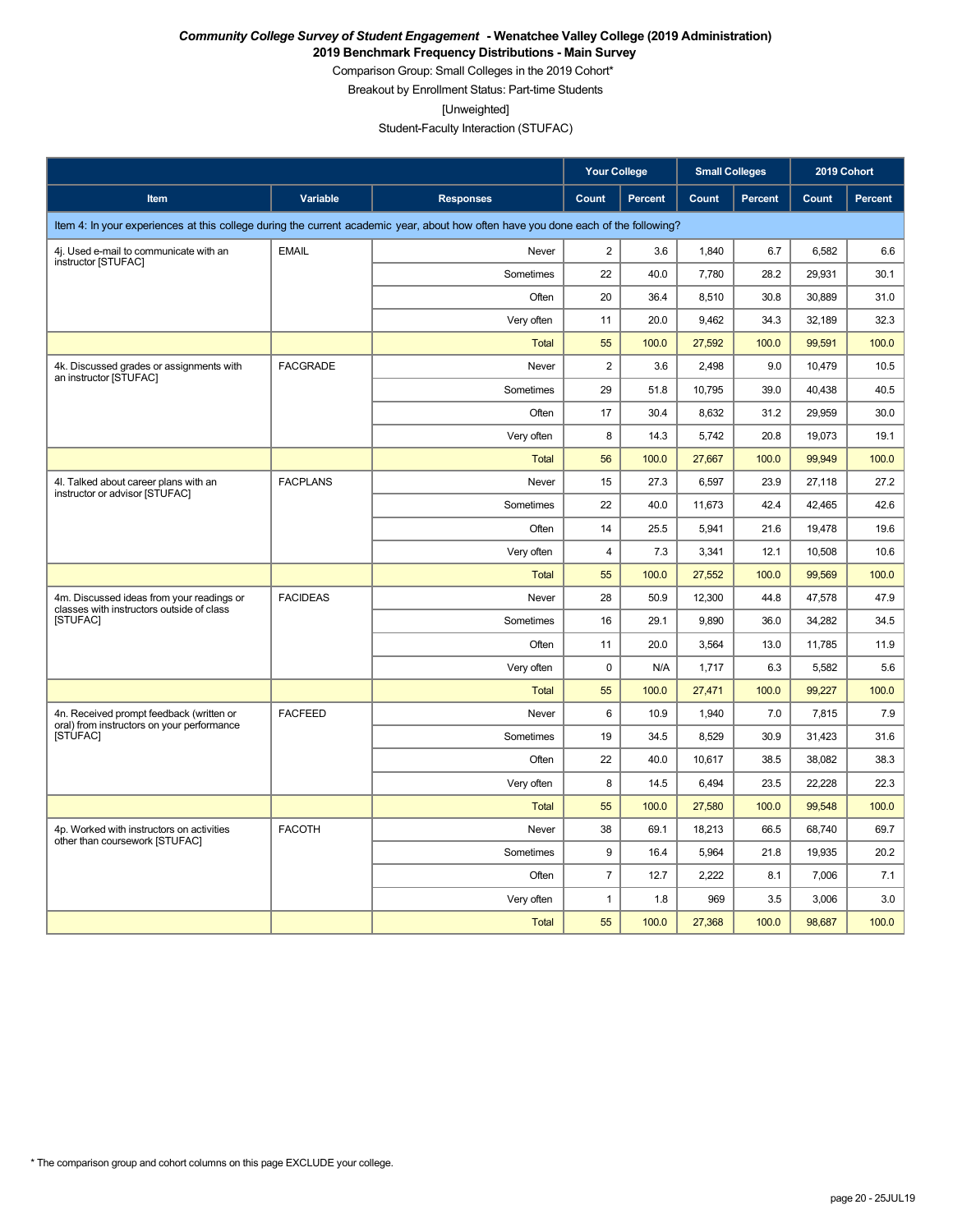**2019 Benchmark Frequency Distributions - Main Survey**

Comparison Group: Small Colleges in the 2019 Cohort\* Breakout by Enrollment Status: Full-time Students

[Unweighted]

Student-Faculty Interaction (STUFAC)

|                                                                                                                                    |                 | <b>Your College</b> |       | <b>Small Colleges</b> |        | 2019 Cohort    |         |                |
|------------------------------------------------------------------------------------------------------------------------------------|-----------------|---------------------|-------|-----------------------|--------|----------------|---------|----------------|
| <b>Item</b>                                                                                                                        | <b>Variable</b> | <b>Responses</b>    | Count | <b>Percent</b>        | Count  | <b>Percent</b> | Count   | <b>Percent</b> |
| Item 4: In your experiences at this college during the current academic year, about how often have you done each of the following? |                 |                     |       |                       |        |                |         |                |
| 4j. Used e-mail to communicate with an<br>instructor [STUFAC]                                                                      | <b>EMAIL</b>    | Never               | 14    | 3.4                   | 2,991  | 3.4            | 7.894   | 3.2            |
|                                                                                                                                    |                 | Sometimes           | 96    | 23.5                  | 18,842 | 21.6           | 55,674  | 22.6           |
|                                                                                                                                    |                 | Often               | 151   | 37.0                  | 27,200 | 31.1           | 78,451  | 31.9           |
|                                                                                                                                    |                 | Very often          | 147   | 36.0                  | 38,379 | 43.9           | 103,872 | 42.2           |
|                                                                                                                                    |                 | <b>Total</b>        | 408   | 100.0                 | 87,412 | 100.0          | 245,891 | 100.0          |
| 4k. Discussed grades or assignments with<br>an instructor [STUFAC]                                                                 | <b>FACGRADE</b> | Never               | 29    | 7.1                   | 4,888  | 5.6            | 16,859  | 6.8            |
|                                                                                                                                    |                 | Sometimes           | 161   | 39.3                  | 29,509 | 33.6           | 87,540  | 35.5           |
|                                                                                                                                    |                 | Often               | 129   | 31.5                  | 29,748 | 33.9           | 80,569  | 32.7           |
|                                                                                                                                    |                 | Very often          | 91    | 22.2                  | 23,648 | 26.9           | 61,714  | 25.0           |
|                                                                                                                                    |                 | <b>Total</b>        | 410   | 100.0                 | 87,793 | 100.0          | 246,682 | 100.0          |
| 4I. Talked about career plans with an<br>instructor or advisor [STUFAC]                                                            | <b>FACPLANS</b> | Never               | 62    | 15.4                  | 13,396 | 15.3           | 44,032  | 17.9           |
|                                                                                                                                    |                 | Sometimes           | 175   | 43.4                  | 34,529 | 39.5           | 100,752 | 41.0           |
|                                                                                                                                    |                 | Often               | 96    | 23.8                  | 23,523 | 26.9           | 61,559  | 25.1           |
|                                                                                                                                    |                 | Very often          | 70    | 17.4                  | 15,957 | 18.3           | 39,373  | 16.0           |
|                                                                                                                                    |                 | <b>Total</b>        | 403   | 100.0                 | 87,405 | 100.0          | 245,716 | 100.0          |
| 4m. Discussed ideas from your readings or<br>classes with instructors outside of class                                             | <b>FACIDEAS</b> | Never               | 141   | 34.6                  | 30,427 | 34.9           | 93,814  | 38.3           |
| [STUFAC]                                                                                                                           |                 | Sometimes           | 176   | 43.1                  | 34,804 | 39.9           | 94,195  | 38.4           |
|                                                                                                                                    |                 | Often               | 55    | 13.5                  | 14,366 | 16.5           | 37,622  | 15.3           |
|                                                                                                                                    |                 | Very often          | 36    | 8.8                   | 7,699  | 8.8            | 19,531  | 8.0            |
|                                                                                                                                    |                 | <b>Total</b>        | 408   | 100.0                 | 87,296 | 100.0          | 245,162 | 100.0          |
| 4n. Received prompt feedback (written or<br>oral) from instructors on your performance                                             | <b>FACFEED</b>  | Never               | 11    | 2.7                   | 3,992  | 4.6            | 11,726  | 4.8            |
| [STUFAC]                                                                                                                           |                 | Sometimes           | 129   | 31.7                  | 24,860 | 28.4           | 70,718  | 28.8           |
|                                                                                                                                    |                 | Often               | 160   | 39.3                  | 35,755 | 40.8           | 100,069 | 40.7           |
|                                                                                                                                    |                 | Very often          | 107   | 26.3                  | 22,933 | 26.2           | 63,400  | 25.8           |
|                                                                                                                                    |                 | <b>Total</b>        | 407   | 100.0                 | 87,540 | 100.0          | 245,913 | 100.0          |
| 4p. Worked with instructors on activities<br>other than coursework [STUFAC]                                                        | <b>FACOTH</b>   | Never               | 249   | 61.0                  | 46,659 | 53.7           | 143,694 | 58.9           |
|                                                                                                                                    |                 | Sometimes           | 99    | 24.3                  | 25,034 | 28.8           | 63,640  | 26.1           |
|                                                                                                                                    |                 | Often               | 42    | 10.3                  | 10,165 | 11.7           | 24,838  | 10.2           |
|                                                                                                                                    |                 | Very often          | 18    | 4.4                   | 5,091  | 5.9            | 11,901  | 4.9            |
|                                                                                                                                    |                 | <b>Total</b>        | 408   | 100.0                 | 86,949 | 100.0          | 244,073 | 100.0          |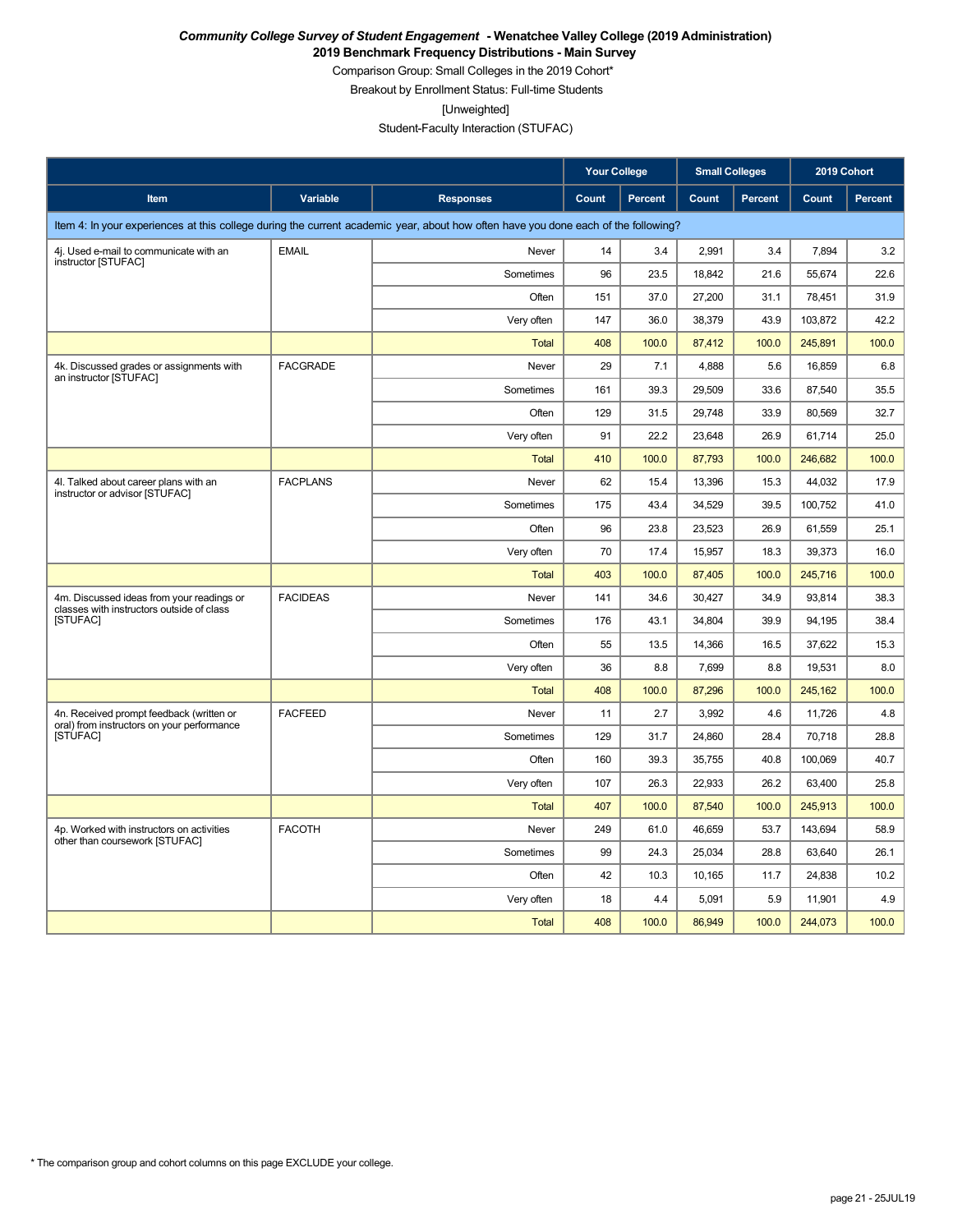#### *Community College Survey of Student Engagement* **Wenatchee Valley College (2019 Administration) 2019 Benchmark Bar Chart - Main Survey** Comparison Group: Small Colleges in the 2019 Cohort\* Breakout by Enrollment Status [Unweighted] Support for Learners (SUPPORT)



\* The comparison group and cohort bars on this page INCLUDE your college.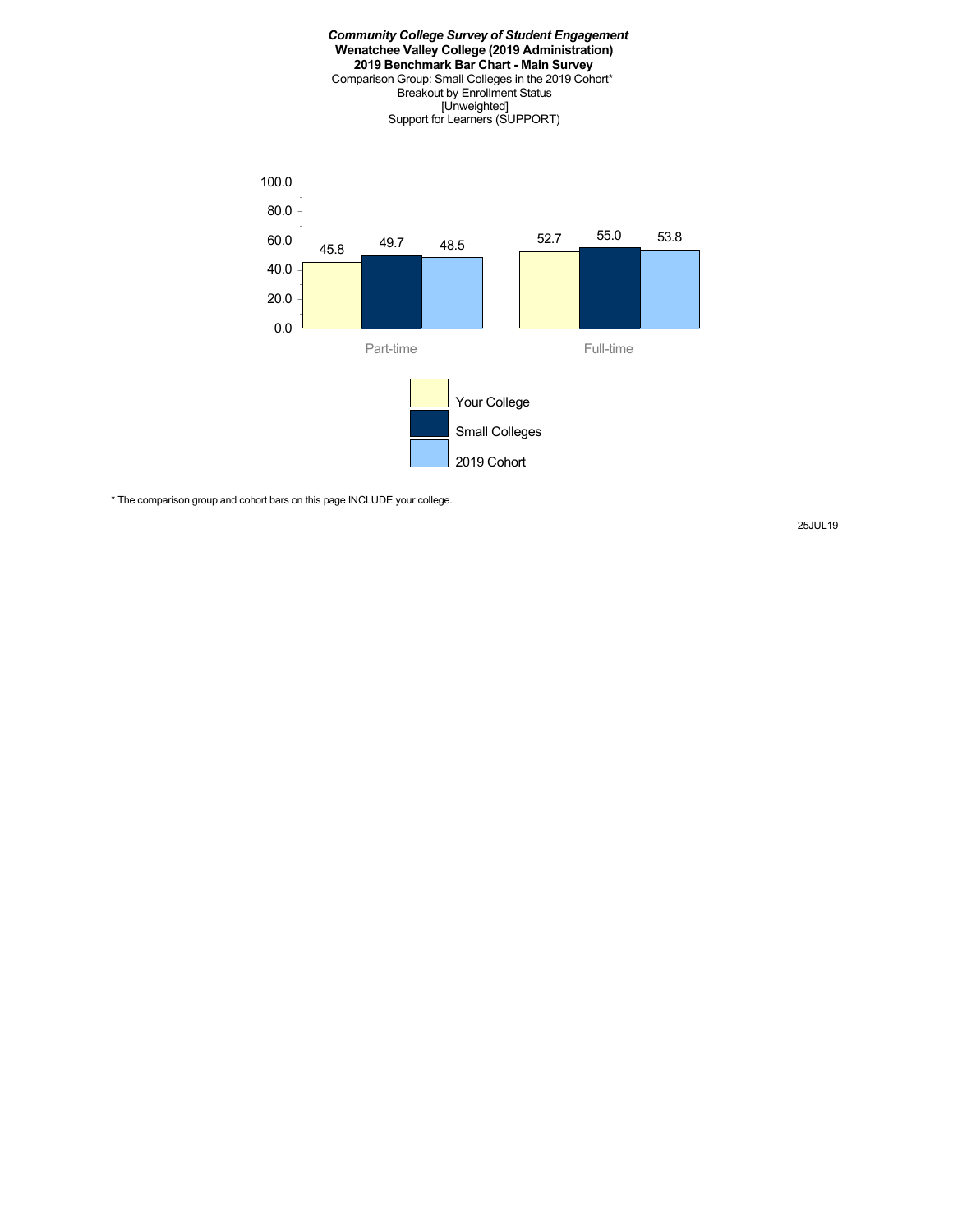Comparison Group: Small Colleges in the 2019 Cohort\*

Breakout by Enrollment Status

[Unweighted]

Support for Learners (SUPPORT)

|                                                                                                                          |                  |                       | Your<br>College | <b>Small Colleges</b> |                         | 2019 Cohort |                         |  |
|--------------------------------------------------------------------------------------------------------------------------|------------------|-----------------------|-----------------|-----------------------|-------------------------|-------------|-------------------------|--|
| <b>Item</b>                                                                                                              | Variable         | <b>Breakout Group</b> | <b>Mean</b>     | <b>Mean</b>           | <b>Effect</b><br>Size** | <b>Mean</b> | <b>Effect</b><br>Size** |  |
| Item 9: How much does this college emphasize the following?                                                              |                  |                       |                 |                       |                         |             |                         |  |
| 1 = Very little, $2 =$ Some, $3 =$ Quite a bit, $4 =$ Very much                                                          |                  |                       |                 |                       |                         |             |                         |  |
| 9b. Providing the support you need to help you<br>succeed at this college [SUPPORT]                                      | <b>ENVSUPRT</b>  | Part-time             | 3.07            | 3.08                  |                         | 3.04        |                         |  |
|                                                                                                                          |                  | Full-time             | 3.09            | 3.14                  |                         | 3.11        |                         |  |
| 9c. Encouraging contact among students from<br>different economic, social, and racial or ethnic<br>backgrounds [SUPPORT] | <b>ENVDIVRS</b>  | Part-time             | 2.73            | 2.61                  |                         | 2.63        |                         |  |
|                                                                                                                          |                  | Full-time             | 2.83            | 2.72                  |                         | 2.73        |                         |  |
| 9d. Helping you cope with your non-academic<br>responsibilities (work, family, etc.) [SUPPORT]                           | <b>ENVNACAD</b>  | Part-time             | 1.93            | 2.07                  |                         | 2.02        |                         |  |
|                                                                                                                          |                  | Full-time             | 2.12            | 2.18                  |                         | 2.12        |                         |  |
| 9e. Providing the support you need to thrive<br>socially [SUPPORT]                                                       | <b>ENVSOCAL</b>  | Part-time             | 2.13            | 2.27                  |                         | 2.21        |                         |  |
|                                                                                                                          |                  | Full-time             | 2.27            | 2.39                  |                         | 2.33        |                         |  |
| 9f. Providing the financial support you need to<br>afford your education [SUPPORT]                                       | <b>FINSUPP</b>   | Part-time             | 2.36            | 2.56                  |                         | 2.49        |                         |  |
|                                                                                                                          |                  | Full-time             | 2.77            | 2.76                  |                         | 2.71        |                         |  |
| Item 12.1: How often have you used the following services during the current academic year?                              |                  |                       |                 |                       |                         |             |                         |  |
| $0 =$ Never, 1 = 1 time, 2 = 2–4 times, 3 = 5 or more times                                                              |                  |                       |                 |                       |                         |             |                         |  |
| 12.1a. Academic advising/planning [SUPPORT]                                                                              | <b>FREQACAD</b>  | Part-time             | 1.44            | 1.55                  |                         | 1.49        |                         |  |
|                                                                                                                          |                  | Full-time             | 1.59            | 1.74                  |                         | 1.71        |                         |  |
| 12.1b. Career counseling [SUPPORT]                                                                                       | <b>FREQCACOU</b> | Part-time             | 0.39            | 0.56                  |                         | 0.58        |                         |  |
|                                                                                                                          |                  | Full-time             | 0.62            | 0.66                  |                         | 0.66        |                         |  |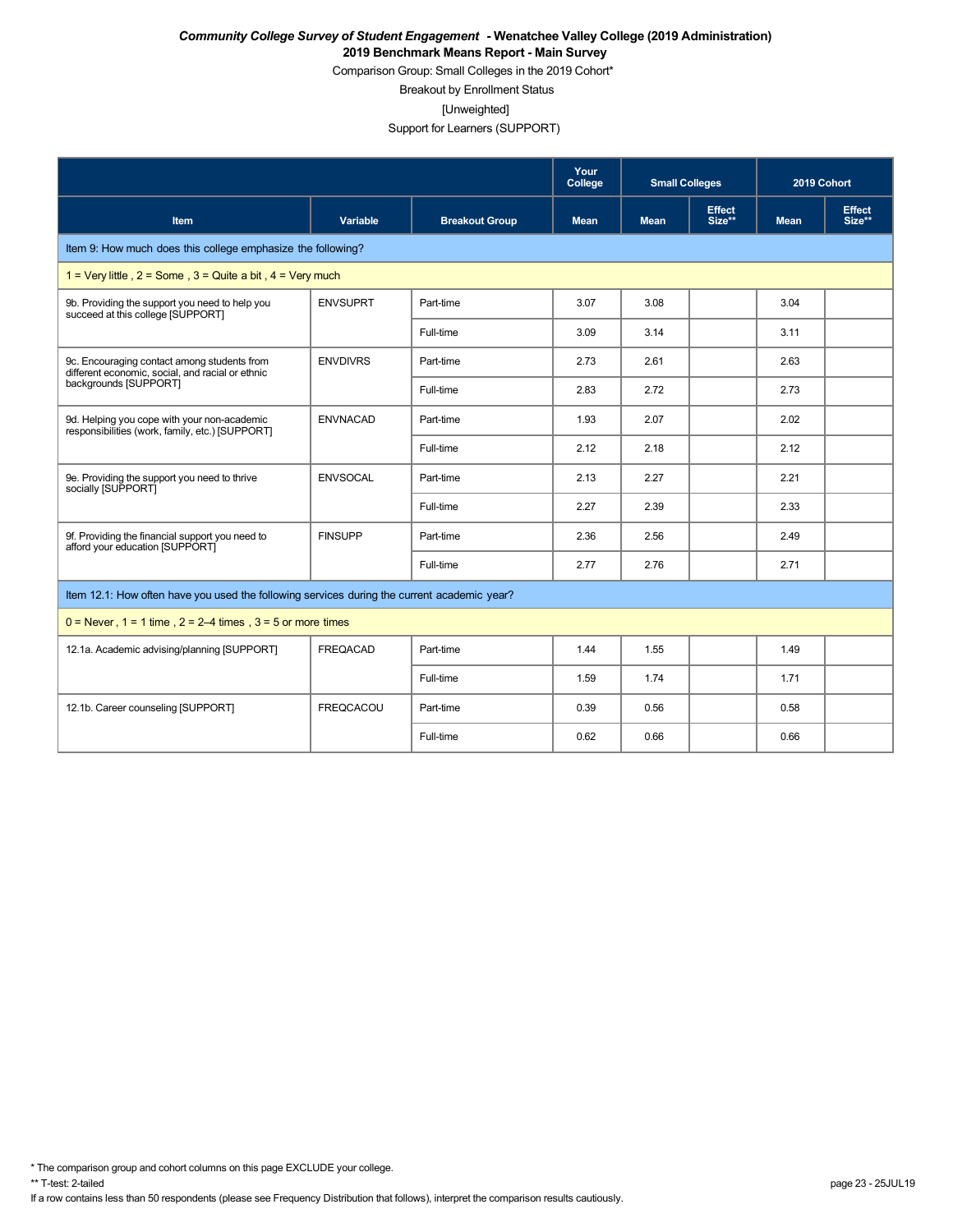**2019 Benchmark Frequency Distributions - Main Survey**

Comparison Group: Small Colleges in the 2019 Cohort\*

Breakout by Enrollment Status: Part-time Students

[Unweighted]

Support for Learners (SUPPORT)

|                                                                                             |                  |                  | <b>Your College</b>     |                | <b>Small Colleges</b> |                | 2019 Cohort |                |
|---------------------------------------------------------------------------------------------|------------------|------------------|-------------------------|----------------|-----------------------|----------------|-------------|----------------|
| Item                                                                                        | Variable         | <b>Responses</b> | Count                   | <b>Percent</b> | Count                 | <b>Percent</b> | Count       | <b>Percent</b> |
| Item 9: How much does this college emphasize the following?                                 |                  |                  |                         |                |                       |                |             |                |
| 9b. Providing the support you need to help<br>you succeed at this college [SUPPORT]         | <b>ENVSUPRT</b>  | Very little      | 3                       | 5.5            | 1,179                 | 4.3            | 4,414       | 4.5            |
|                                                                                             |                  | Some             | 9                       | 16.4           | 5,379                 | 19.6           | 20,904      | 21.1           |
|                                                                                             |                  | Quite a bit      | 24                      | 43.6           | 11,046                | 40.2           | 40,035      | 40.4           |
|                                                                                             |                  | Very much        | 19                      | 34.5           | 9,848                 | 35.9           | 33,634      | 34.0           |
|                                                                                             |                  | <b>Total</b>     | 55                      | 100.0          | 27,452                | 100.0          | 98,987      | 100.0          |
| 9c. Encouraging contact among students<br>from different economic, social, and racial or    | <b>ENVDIVRS</b>  | Very little      | 9                       | 16.1           | 4,223                 | 15.4           | 15,094      | 15.3           |
| ethnic backgrounds [SUPPORT]                                                                |                  | Some             | 12                      | 21.4           | 8,436                 | 30.8           | 29,561      | 29.9           |
|                                                                                             |                  | Quite a bit      | 20                      | 35.7           | 8,442                 | 30.8           | 30,591      | 31.0           |
|                                                                                             |                  | Very much        | 15                      | 26.8           | 6,269                 | 22.9           | 23,469      | 23.8           |
|                                                                                             |                  | <b>Total</b>     | 56                      | 100.0          | 27,370                | 100.0          | 98,715      | 100.0          |
| 9d. Helping you cope with your<br>non-academic responsibilities (work, family,              | <b>ENVNACAD</b>  | Very little      | 26                      | 46.4           | 9,600                 | 35.1           | 36,915      | 37.5           |
| etc.) [SUPPORT]                                                                             |                  | Some             | 12                      | 21.4           | 9,333                 | 34.2           | 33,066      | 33.6           |
|                                                                                             |                  | Quite a bit      | 14                      | 25.0           | 5,325                 | 19.5           | 18,163      | 18.4           |
|                                                                                             |                  | Very much        | 4                       | 7.1            | 3,060                 | 11.2           | 10,354      | 10.5           |
|                                                                                             |                  | <b>Total</b>     | 56                      | 100.0          | 27,318                | 100.0          | 98,498      | 100.0          |
| 9e. Providing the support you need to thrive<br>socially [SUPPORT]                          | <b>ENVSOCAL</b>  | Very little      | 17                      | 30.4           | 6,769                 | 24.8           | 26,244      | 26.6           |
|                                                                                             |                  | Some             | 20                      | 35.7           | 10,196                | 37.3           | 37,213      | 37.8           |
|                                                                                             |                  | Quite a bit      | 14                      | 25.0           | 6,739                 | 24.6           | 22,927      | 23.3           |
|                                                                                             |                  | Very much        | 5                       | 8.9            | 3,643                 | 13.3           | 12,148      | 12.3           |
|                                                                                             |                  | <b>Total</b>     | 56                      | 100.0          | 27,347                | 100.0          | 98,532      | 100.0          |
| 9f. Providing the financial support you need<br>to afford your education [SUPPORT]          | <b>FINSUPP</b>   | Very little      | 18                      | 32.7           | 5,876                 | 21.5           | 23,632      | 24.0           |
|                                                                                             |                  | Some             | 10                      | 18.2           | 7,242                 | 26.5           | 26,715      | 27.1           |
|                                                                                             |                  | Quite a bit      | 16                      | 29.1           | 7,144                 | 26.1           | 24,652      | 25.0           |
|                                                                                             |                  | Very much        | 11                      | 20.0           | 7,078                 | 25.9           | 23,533      | 23.9           |
|                                                                                             |                  | <b>Total</b>     | 55                      | 100.0          | 27,340                | 100.0          | 98,532      | 100.0          |
| Item 12.1: How often have you used the following services during the current academic year? |                  |                  |                         |                |                       |                |             |                |
| 12.1a. Academic advising/planning<br>[SUPPORT]                                              | FREQACAD         | Never            | 9                       | 16.4           | 4,566                 | 17.0           | 18,118      | 18.7           |
|                                                                                             |                  | 1 time           | 17                      | 30.9           | 6,454                 | 24.1           | 24,965      | 25.8           |
|                                                                                             |                  | 2-4 times        | 25                      | 45.5           | 12,278                | 45.8           | 42,327      | 43.7           |
|                                                                                             |                  | 5 or more times  | 4                       | 7.3            | 3,525                 | 13.1           | 11,441      | 11.8           |
|                                                                                             |                  | Total            | 55                      | 100.0          | 26,823                | 100.0          | 96,851      | 100.0          |
| 12.1b. Career counseling [SUPPORT]                                                          | <b>FREQCACOU</b> | Never            | 41                      | 75.9           | 17,382                | 65.1           | 61,770      | 64.1           |
|                                                                                             |                  | 1 time           | $\overline{7}$          | 13.0           | 4,579                 | 17.2           | 16,903      | 17.5           |
|                                                                                             |                  | 2-4 times        | 4                       | 7.4            | 3,797                 | 14.2           | 14,298      | 14.8           |
|                                                                                             |                  | 5 or more times  | $\overline{\mathbf{c}}$ | 3.7            | 933                   | 3.5            | 3,357       | 3.5            |
|                                                                                             |                  | Total            | 54                      | 100.0          | 26,691                | 100.0          | 96,328      | 100.0          |